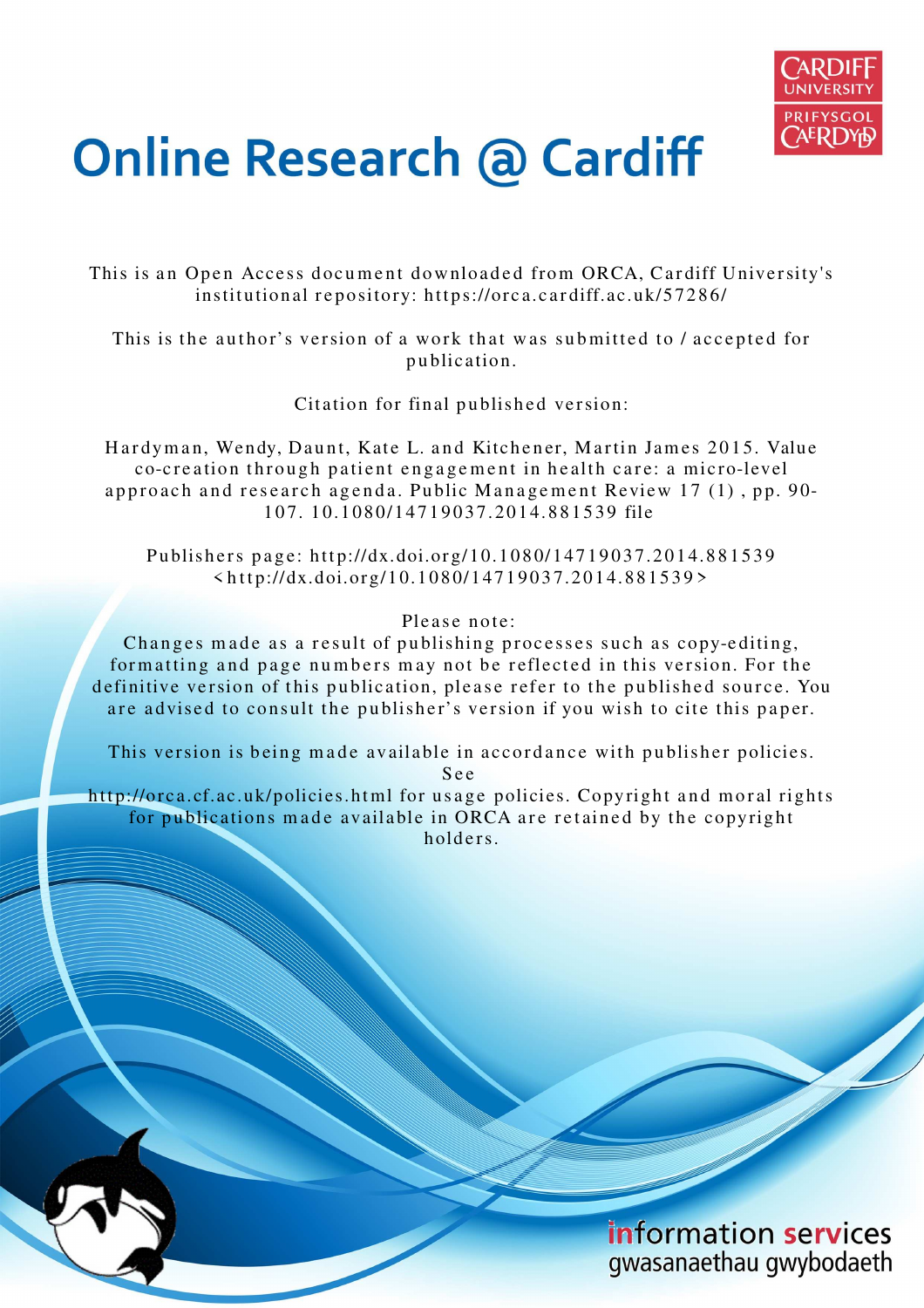#### **VALUE CO-CREATION THROUGH PATIENT ENGAGEMENT IN HEALTHCARE:**

### **A micro-level approach and research agenda**

#### **Wendy Hardyman, Kate L. Daunt and Martin Kitchener**

Wendy Hardyman Cardiff Business School Cardiff University Aberconway Building Colum Drive Cardiff CF10 3EU Email: [hardymanw@cardiff.ac.uk](mailto:hardymanw@cardiff.ac.uk)  Telephone: +44 (0)29 208 75561 \*Corresponding author

Kate L. Daunt (née Reynolds) Cardiff Business School Cardiff University Aberconway Building Colum Drive Cardiff CF10 3EU Email: [dauntk@cardiff.ac.uk](mailto:dauntk@cardiff.ac.uk)  Telephone: +44 (0)29 208 76794

Martin Kitchener Cardiff Business School Cardiff University Aberconway Building Colum Drive Cardiff CF10 3EU Email: [kitchenermj@cardiff.ac.uk](mailto:kitchenermj@cardiff.ac.uk) Telephone: +44 (0)29 208 76951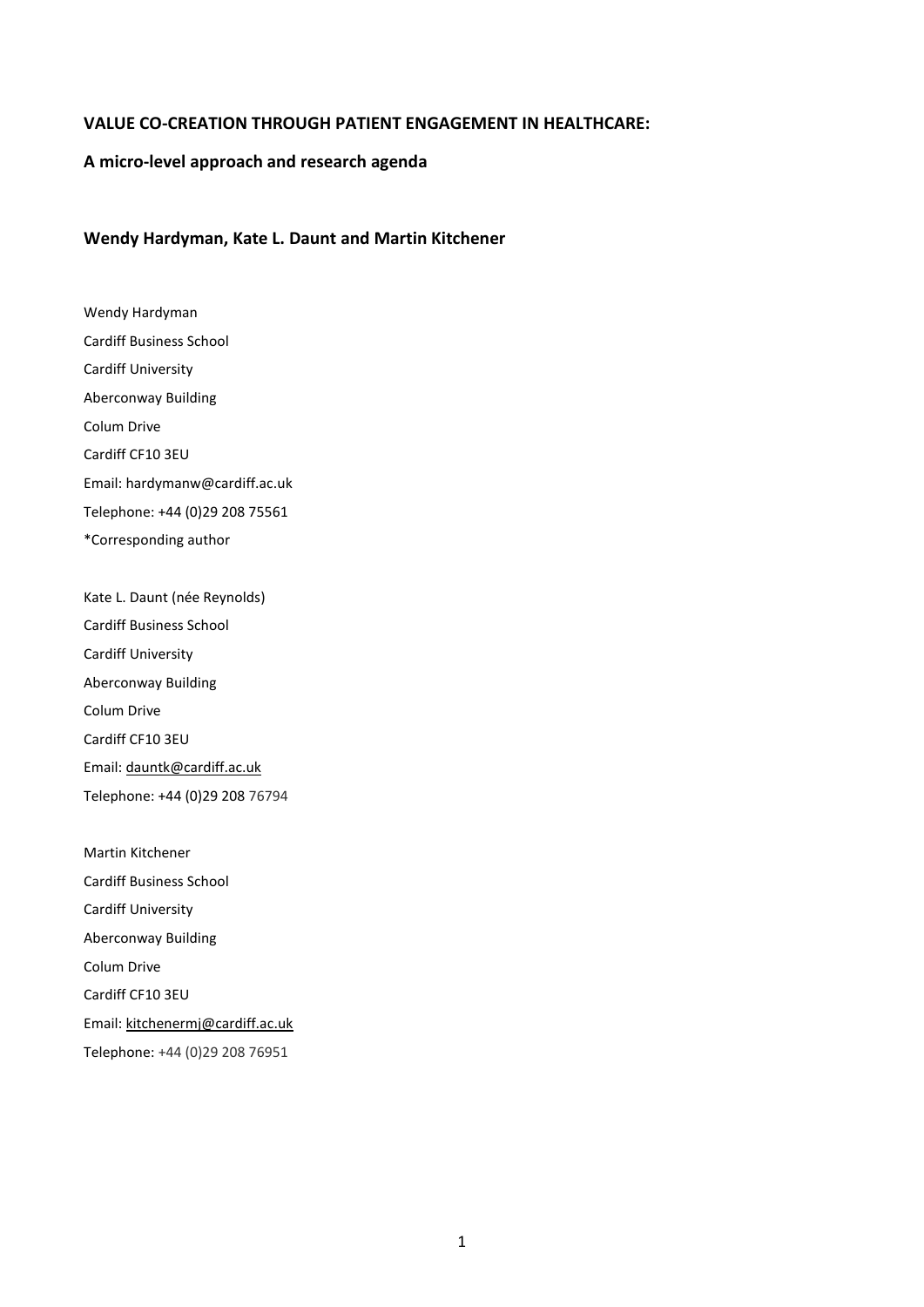#### **Abstract**:

Patient engagement has gained increasing prominence within academic literatures and policy discourse. With limited developments in practice, most extant academic contributions are conceptual, with initiatives in the National Health Service (NHS) concentrating at the macro- rather than micro-level. This may be one reason why the issue of 'value co-creation' has received limited attention within academic discussions of patient engagement or policy pronouncements. Drawing on emerging ideas in the services marketing and public management literatures, the paper offers the first elucidation of the importance of studying 'value co-creation' as a basis for further empirical analysis of patient engagement in micro-level encounters.

**Key words:** patient engagement, value co-creation, service-dominant logic, micro-level approach

## **INTRODUCTION**

Patient engagement (also commonly referred to as 'participation' or 'involvement') in the planning, development and analysis of healthcare has received increasing attention in the last decade (Armstrong et al., 2013; Bate and Robert, 2006). It has variously been proposed as a vehicle for: maintaining the sustainability of the National Health Service (NHS); delivering safer healthcare, managing long term conditions, and for improving accountability, healthcare delivery and health equity (Coulter, 2012; Ocloo and Fulop, 2012; Francis, 2013; Department of Health, 2002; Renedo and Marston, 2011). Despite the increasing concern for patient involvement in healthcare, improvements to practice remain slow and variable (Ward et al., 2011; Ward and Armitage, 2012; Ocloo and Fulop, 2012; Hor et al., 2013). Additionally, the research evidence base underpinning patient engagement in healthcare is limited, with the results difficult to assess or generalize (Staniszewska et al., 2008).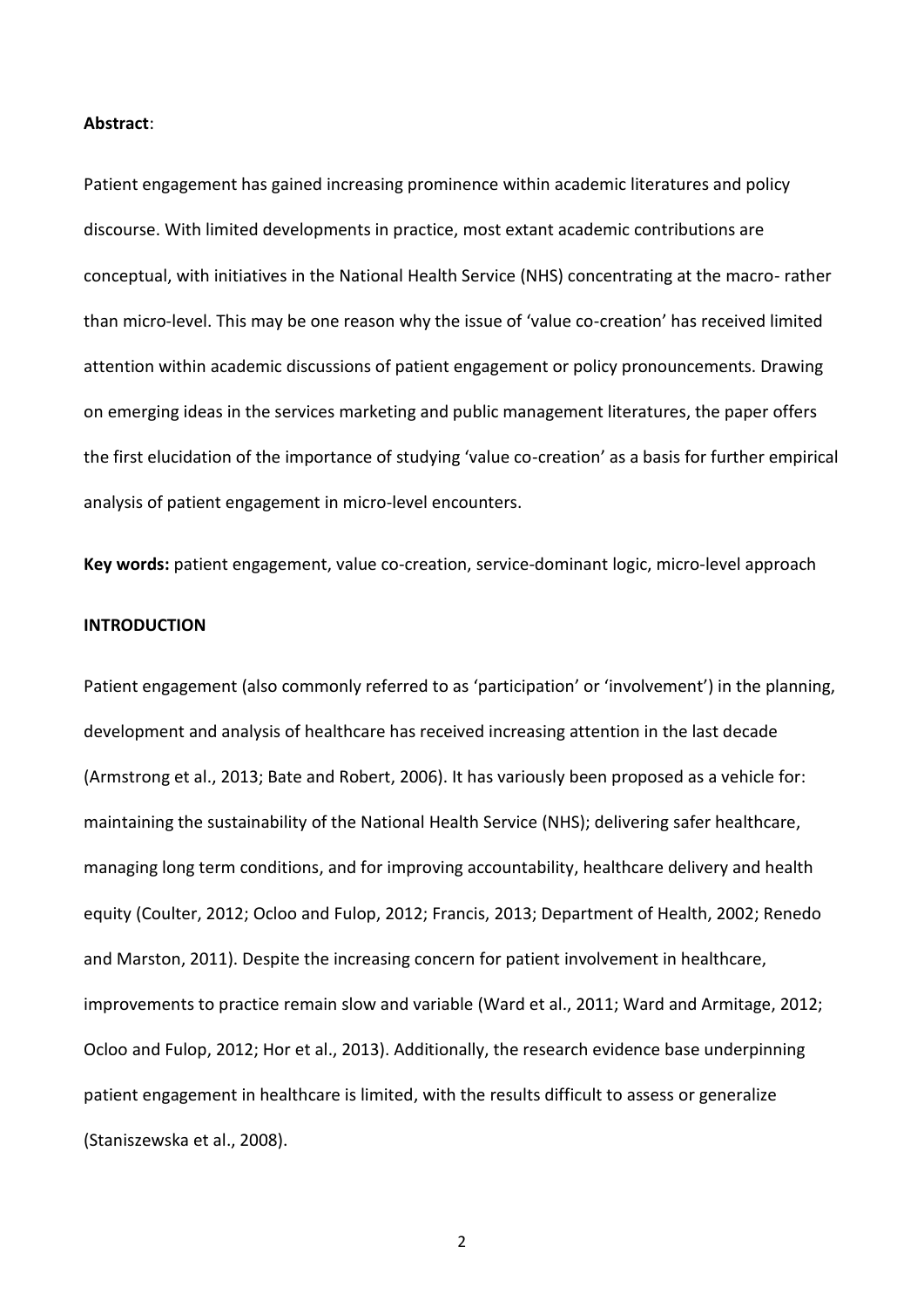In the United Kingdom, there has been an emphasis within the NHS on developing individuals' capacities for patient engagement. The application of this approach has typically ignored the contextual and relational barriers and facilitators to involvement (Renedo and Marston, 2011). Academic analysis and practical development of patient engagement has also been hampered, to date, by factors including: a lack of agreement about what 'participation' means in practice and when it may be necessary; debates concerning both policy and theoretical rationales for involvement (who to involve, why and how), varying levels to apply engagement (macro-, mesoor micro-level), competing perspectives on the validity of knowledge of those involved (e.g., expert Vs. lay knowledge), the relationship between professional providers of services and the public they serve, and the number of possible roles that users may assume (Renedo and Marston, 2011; Martin, 2008a, 2008b, 2009; Greenhalgh, 2011; WHO/Europe, 2013; LéGaré et al., 2007; Gibson et al., 2012; Fotaki, 2011).

Whilst recognizing the issues outlined above as crucial to the development of conceptual and practical understandings of patient engagement, our contribution to this emergent field elucidates the importance of 'value co-creation' in furthering understandings of patient engagement in healthcare at the micro-level. In terms of unit of analysis, we address Coulter's (2012: 7) concern that 'the NHS has put the cart before the horse when it comes to patient and public engagement' by failing to explore participation within individual service encounters. In terms of analytical theme, we draw from services marketing and public management literature (Vargo and Lusch, 2004a; 2004b, 2006, 2008, 2011, 2012; Osborne, 2010; Osborne et al., 2013) to emphasise the importance of examining value co-creation within patient engagement in healthcare.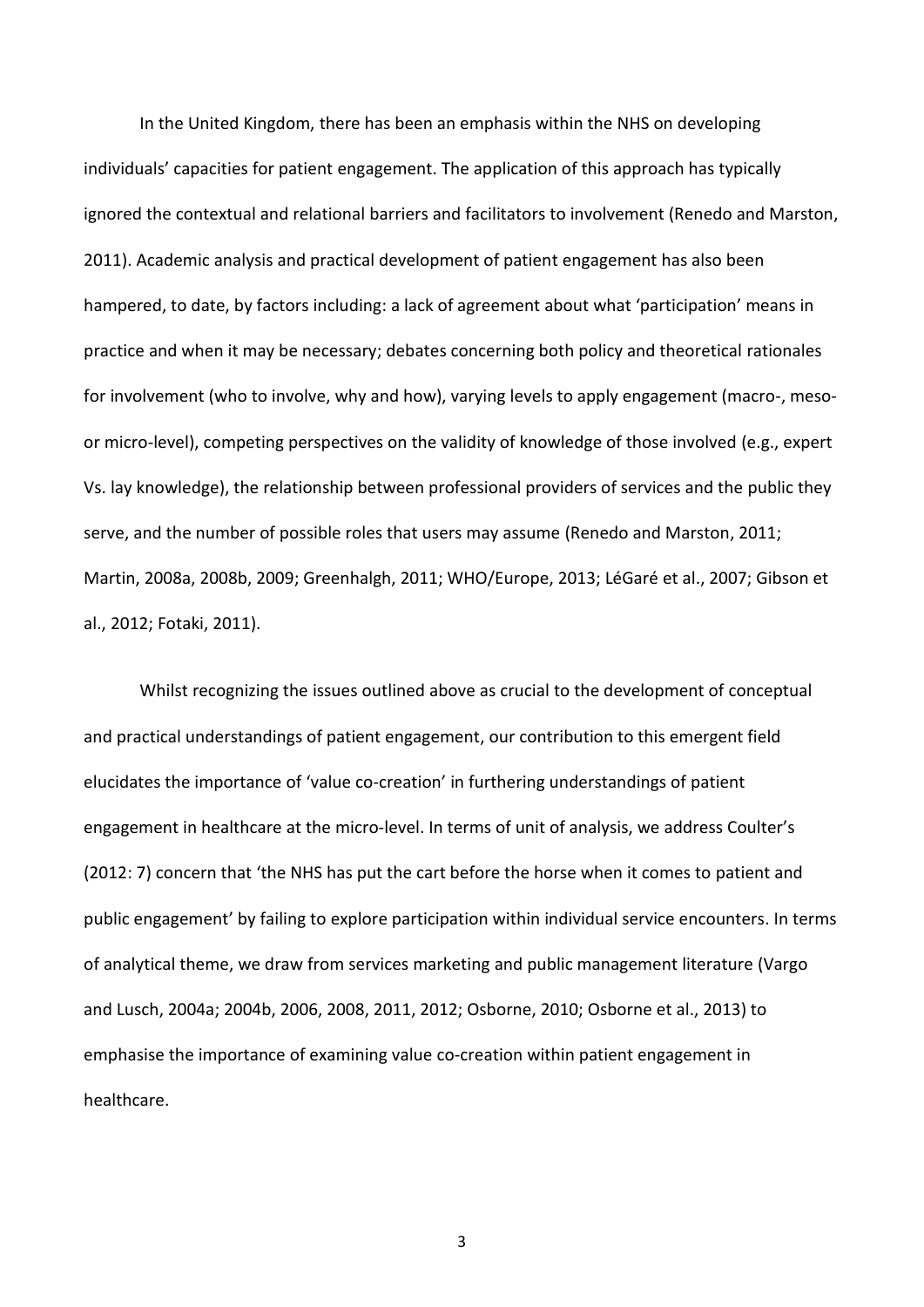This paper first advocates a micro-level approach to the investigation of patient engagement in healthcare, then explicates the potential contribution of 'value co-creation' (a developing body of work in services marketing) to such analyses. Drawing upon emerging literatures concerning service-dominant logic (which emphasises the co-creation of value and 'customer-centric' services) and the recent application of this approach in public management (Osborne et al., 2013), this paper suggests that exploring value co-creation through patient engagement at a micro-level is important for healthcare practice and policy and presents opportunities to enhance 'participation' initiatives at meso- and macro-levels. Given the increasing emphasis on the measurement and creation of value in healthcare services (Porter, 2010; Porter and Teisberg, 2006), this paper contributes to public management literature in two main ways. Firstly, by specifically framing this discussion within a services perspective and secondly, by advocating a micro-level approach to studying value co-creation and patient engagement in healthcare encounters.

The remainder of this paper is structured as follows. Firstly, the wider participation literature and the proposed rationale for a micro-level focus on patient engagement and 'value cocreation' is debated. Secondly, a brief introduction to the services marketing literature and key aspects of service-dominant logic (SDL), of which value co-creation is a central tenet, are outlined. The application of the services literature to public management, 'public service-dominant approach' is also then explored (Osborne, 2010; Osborne et al., 2013). Thirdly, the SDL literature concerning 'value co-creation' is applied to the healthcare arena and debates concerning conceptualisations of value, value creation and co-creation are summarised. The usefulness of service interaction spheres (specifically the 'joint sphere') to contribute to the study of value and value co-creation in patient engagement in healthcare is considered. Finally, the potential implications of applying the SDL approach to value co-creation and patient engagement in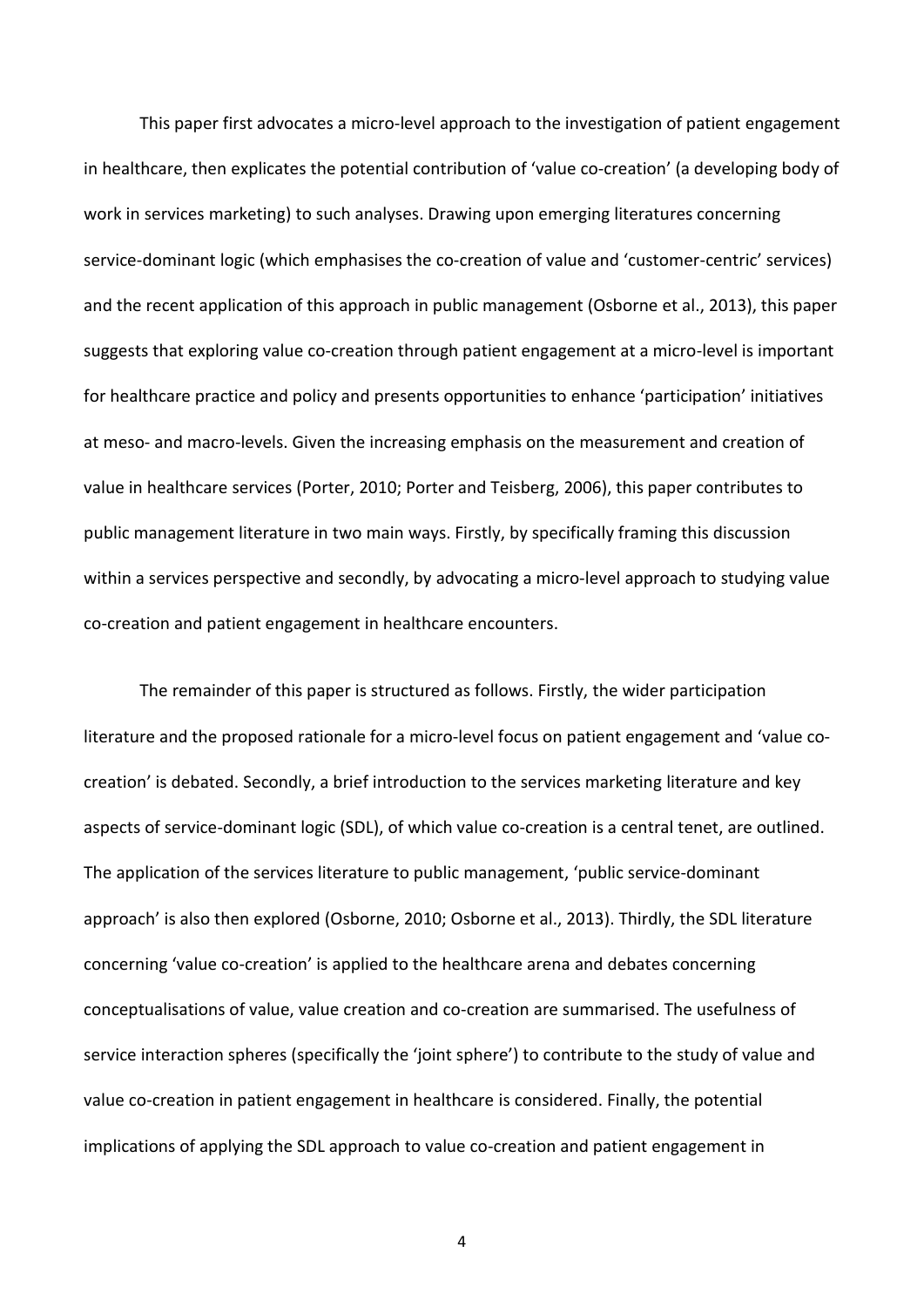healthcare interactions are outlined. The elements of value-co-creation which warrant further analysis within micro-level health service encounters and patient engagement in healthcare are also identified.

#### **PARTICIPATION, VALUE AND A MICRO-LEVEL APPROACH**

Our attempt to place value co-creation during service encounters at the centre of the analysis of patient engagement arises from arguments that for public management to demonstrate effectiveness, 'it must contribute to the value experienced by its multiple stakeholder groups' (Wright et al., 2012: 441). Patient participation has, for some time, been portrayed as means of delivering such benefits through, for example; improved accountability, enhanced information, layinvolvement in decision making, more innovative provision (Crawford et al., 2002). There are, however, a number of well documented challenges in realising such goals. The absence of conceptual clarity and the widespread disagreements concerning the meaning of 'participation' and when it might be necessary have been raised as key concerns in relation to patient and public participation (Renedo and Marston, 2011; Martin, 2008a, 2008b). There is also substantial debate and disagreement amongst policy makers, healthcare professionals and participants concerning roles and definitions underpinning patient and public participation in terms of who to involve and the rationales for such approaches (i.e. democratic, technocratic, experiential representation) which professionals may reinterpret in response to their own agenda and projects (Martin, 2008a; 2008b, 2009; Renedo and Marston, 2011). Power, professional status, competing perspectives on knowledge, and resistance within organisational cultures may all also serve to influence the direction and outcomes of involvement initiatives (Renedo and Marston, 2011; Gibson et al., 2012).

Despite variation in the mechanisms and methods for delivering patient participation, the model in health and social care systems according to Gibson and colleagues (2012: 531) remains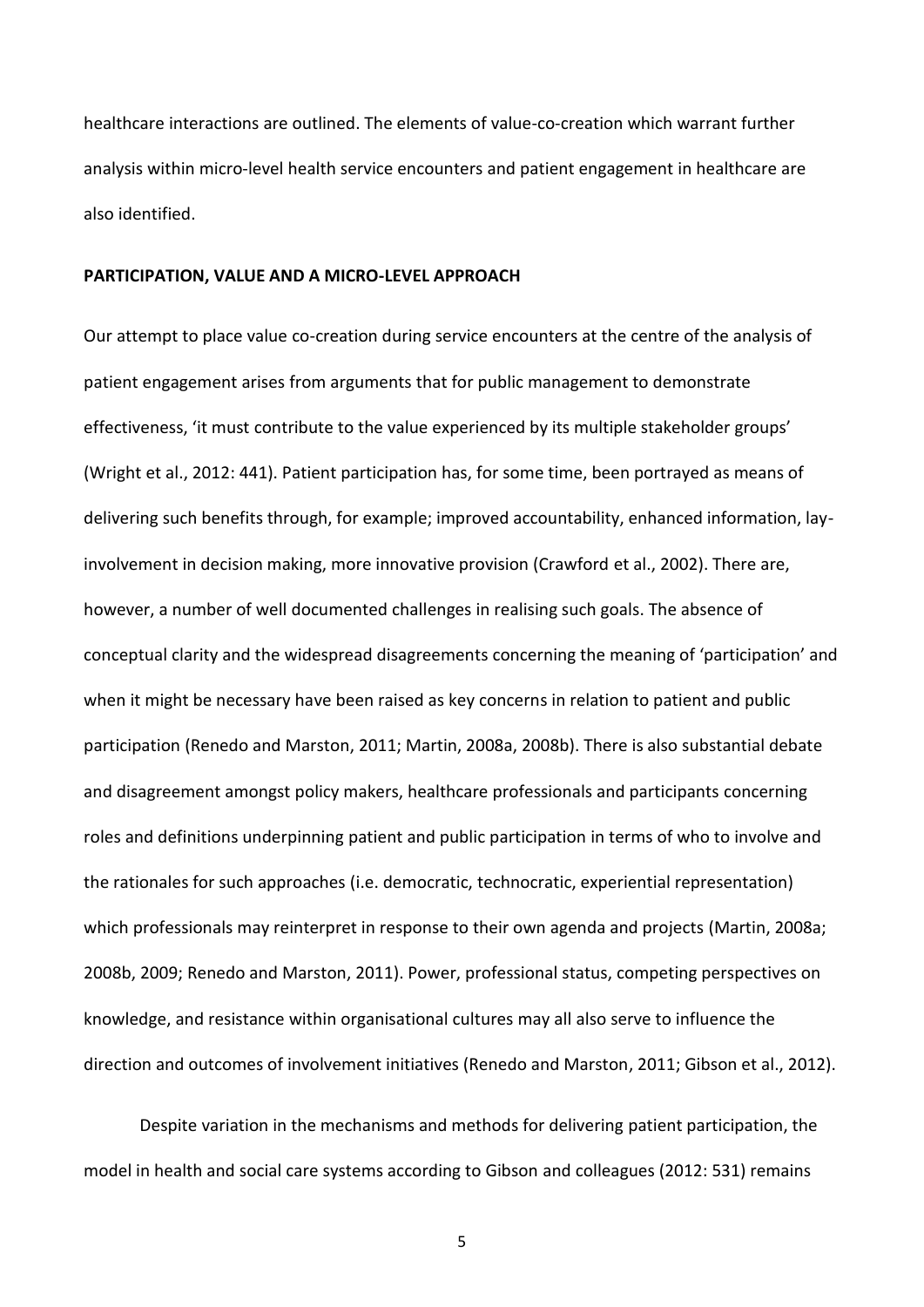'fundamentally the same'. Without attention and recognition to diverse forms of expertise and different arenas for knowledge production, Gibson and colleagues (2012: 545) suggest that structures and initiatives that are set up are 'likely to become increasingly irrelevant to all those aside the professional involvement industry'. They propose a four dimensional framework (expressive to instrumental action; weak to strong publics; monism to pluralism; and conservation to change) for analysing the nature of patient and public participation and suggest these provide co-ordinates along which 'new knowledge spaces' for patient and public participation can be constructed. Renedo and Marston (2011) additionally advocate that the nature of interactions between patients and professionals and patient participant identities is considered. Such processes, they outline, may hinder successful participation even where there is an institutional infrastructure to support engagement. The importance of interactions between providers and users of health services in facilitating engagement has also been emphasised in relation to patient safety. It has been proposed that a fundamental shift is required in how patients and professionals view their roles and that collaborative patient-provider relationships are the key to safe care (The Health Foundation, 2013; Hor et al., 2013).

While recognising the importance of the broader issue of how to engage publics (citizens) in decisions about the development, planning and provision of health, this is beyond the scope of the current paper. Rather, we focus on the role of the patient within health service encounters (microlevel). This unit of analysis features concern for issues including; health literacy, willingness and desire to participate, professionals being adequately trained in involvement methods, unclear lines of responsibility for improving patient experience within organisations (see Coulter, 2011; 2012 for further commentary). In line with Coulter (2011), we suggest that the needs of patients and public (citizens) are considered separately. From the patient's perspective, the focus is more likely to be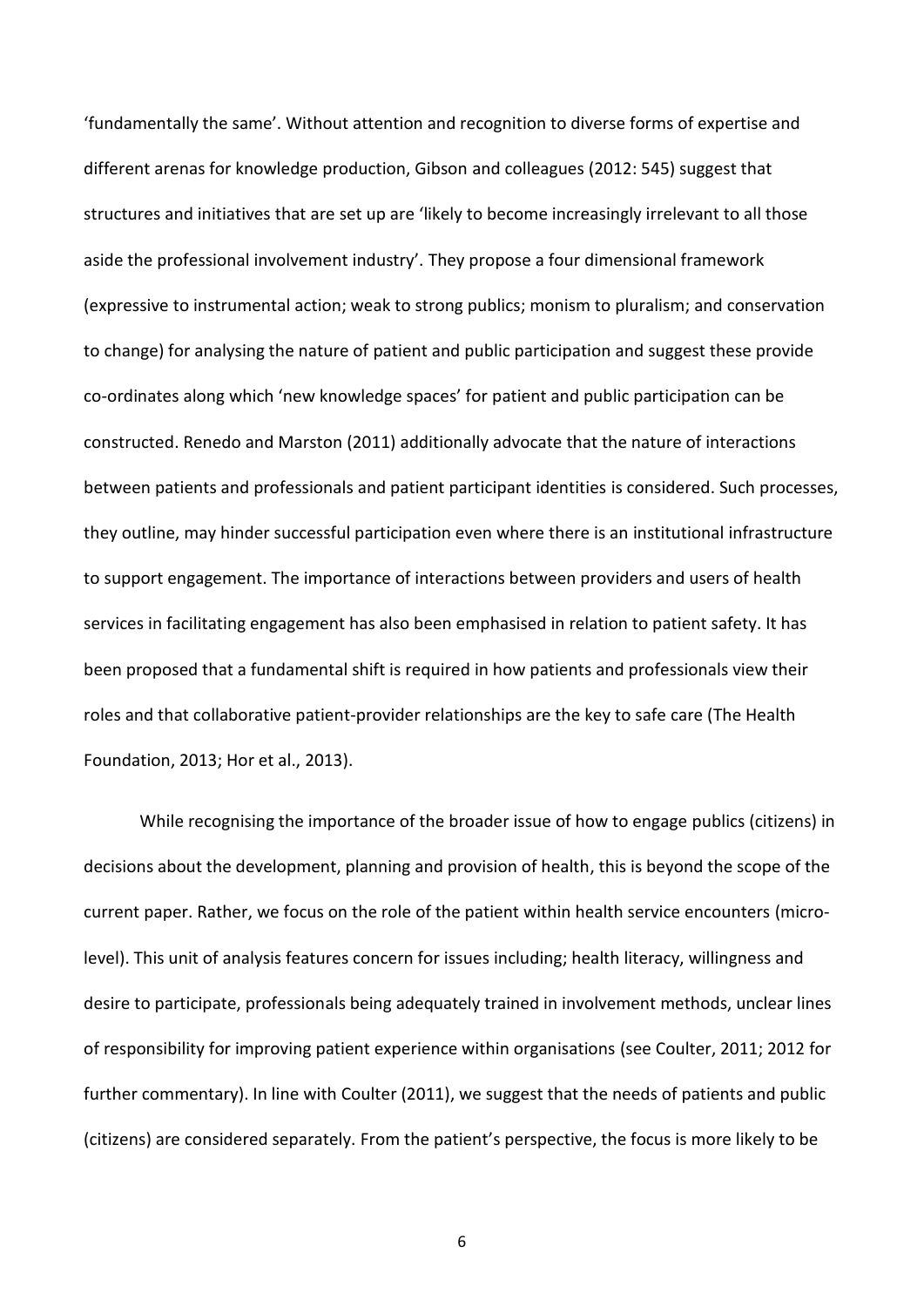on the quality of care and everyday interactions with health professionals. As citizens this is potentially about the pattern and nature of service provision (Coulter, 2011). A view, also endorsed by the World Health Organisation (WHO/Europe, 2013) whom acknowledge that engagement can occur at differing levels (macro, meso, micro) and that the design of institutional structures may affect processes for providing care, but advocate a specific focus on the micro-level. This being viewed as the primary process in healthcare, where patients are treated and where opportunities may arise for them to co-produce and actively participate in decision making, self-management and error prevention. Approaches such as shared decision making have been advocated as a way to lead to treatment choices that improve outcomes that patients 'value' (Coulter, 2012; The Health Foundation, 2012). Yet progress in implementing shared decision-making has been slow (Elwyn et al, 2010). Emphasis has also not directly focused within such literatures on what 'value' actually means to patients and how this is created. Focusing on the nature of interactions at the micro-level of the medical or service encounter may enable exploration of how 'value' is created and experienced within such encounters.

Value has been viewed by some as 'the dominant paradigm for the NHS for the next decade and beyond' (Right Care, 2011: 19). Such statements draw (explicitly or implicitly) on the work of Porter and colleagues in relation to value-based healthcare and delivery, where 'value' is viewed as health outcomes (patient specific) relative to the cost of that care (Porter, 2010; Porter and Teisberg, 2006). Failure to measure value is seen as the main reason that healthcare reform has been so difficult in comparison with other fields (Porter, 2010 see also appendix 1). It should be noted that the definition of 'value' used in the services marketing literature on service-dominant logic (and throughout the remainder of this paper) differs from that of Porter and colleagues. The emphasis is instead upon the value (benefit to some party) that is co-created in using a service,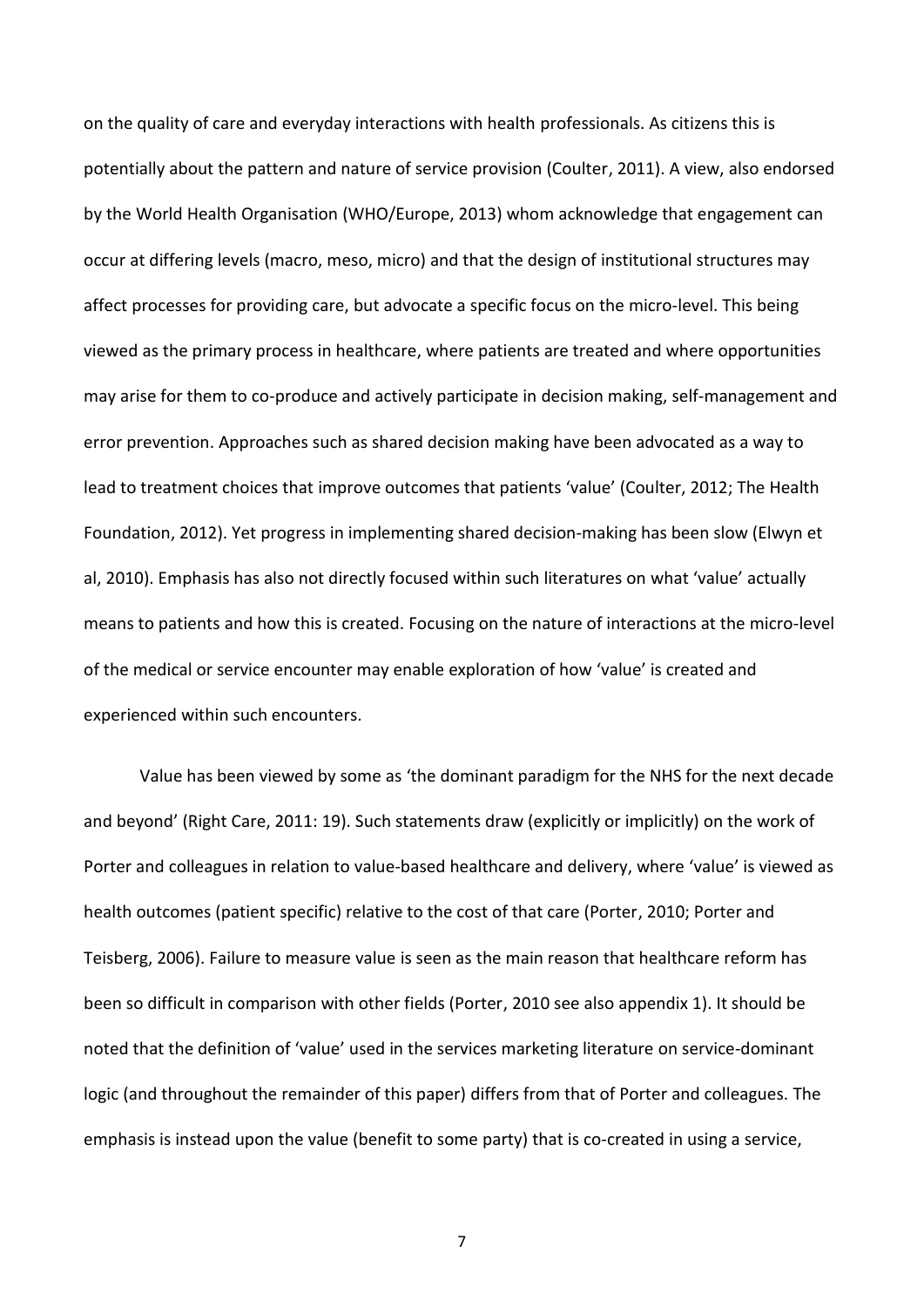'value-in-use', which is always unique to a particular context, 'value-in-context' (Chandler and Vargo, 2011; Vargo and Lusch, 2012). According to this view, it is the beneficiary (typically the customer) of the service who determines and assesses the nature of the value that is co-created (Vargo and Lusch, 2008; McColl-Kennedy et al., 2012). Given the trend towards patient-centred care and the development of patient related outcome measures, capturing more closely the value created through service experiences may be key in developing more patient-centric measures and services (WHO/Europe, 2013). Incorporating the experiential knowledge and perspective that lay persons bring may also 'grant a novel, positioned perspective of value to health service-providers' (Martin, 2009: 315).

On the basis of the discussion above, we suggest that further exploration of patient engagement within health service encounters (at the micro-level) and value co-creation is warranted. The subsequent sections draw on emerging literatures in services marketing and public management regarding service-dominant logic as a means of exploring value co-creation in the sphere of health.

#### **SERVICES MARKETING, SERVICE-DOMINANT LOGIC AND PUBLIC MANAGEMENT**

Services marketing literature emphasises interactions between service producers and service users, and the interdependence between these at an 'operational level' (Osborne and Strokosch, 2013: S37). Until recently, the services marketing literature had not featured prominently within public management discourse. However, a developing stream of work undertaken by Osborne and colleagues (2013) has drawn together elements of the services marketing and public management literatures. The work has focused on the application of an evolving body of work in services marketing, namely 'service-dominant logic' (SDL) to public services and management. The subsequent section outlines the central tenets of SDL, as an important way of framing value and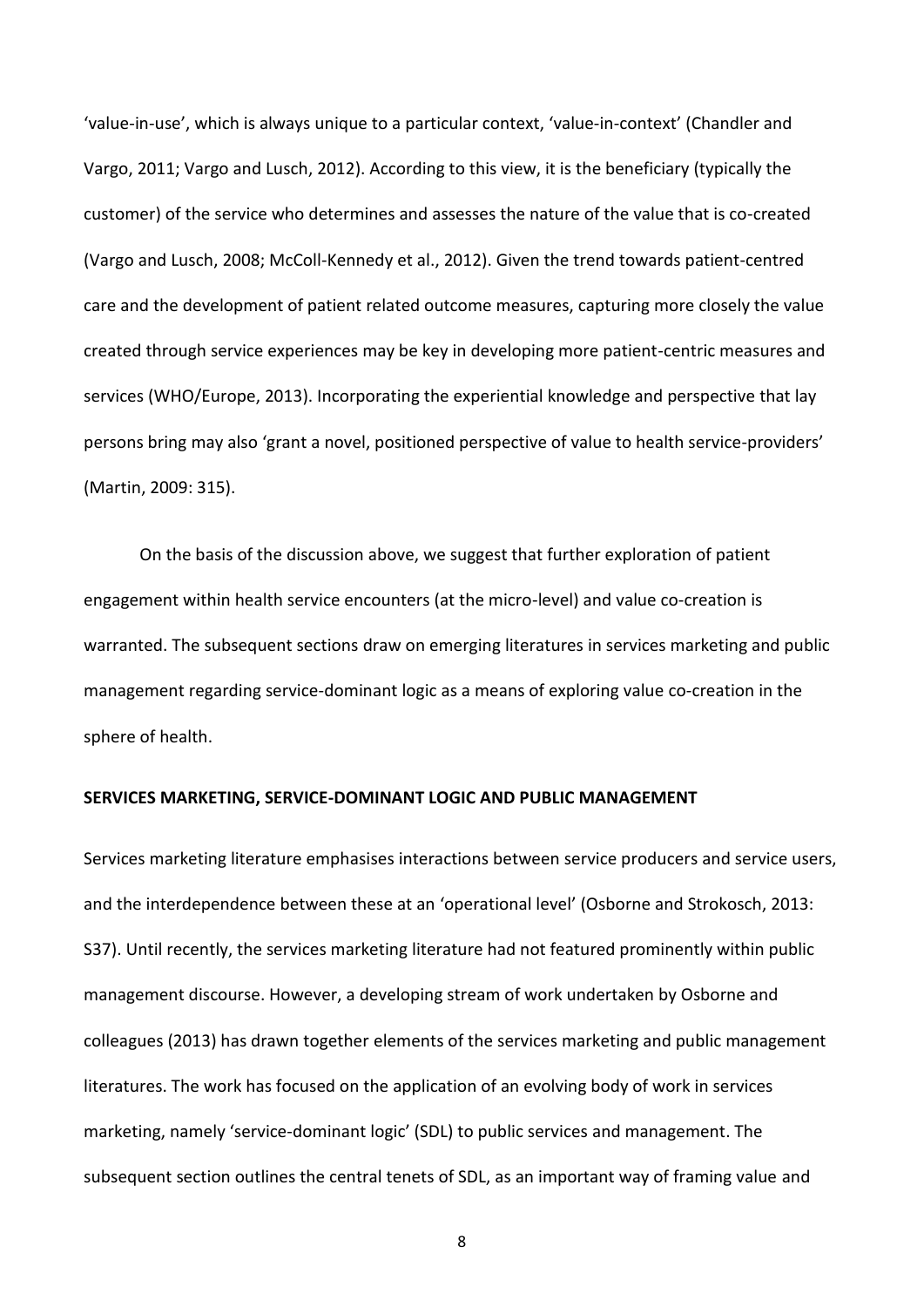understanding value co-creation in service before moving on to discuss its recent application to public management.

#### **Services marketing and service-dominant logic**

Services marketing emerged initially as a sub discipline of marketing and it is viewed as distinct from 'goods marketing' due to differences in characteristics between services and goods (Vargo and Lusch, 2004b). Scholars including Vargo and Lusch (2004b) have suggested that the distinctions between goods and services are 'myths' and that academics and practitioners should focus on the commonalities. These authors propose that 'goods are distribution mechanisms for service provision', and that 'economic exchange is fundamentally about service provision' (Vargo and Lusch, 2004b: 326). An aligned view is provided by Gummesson (1993: 250) who suggests that 'customers do not buy goods or services: they buy offerings, which render services, which create value'.

On the basis of such arguments, Vargo and Lusch forward an alternative view, termed 'service-dominant logic'. Within the SDL framework, 'service' is viewed as a core feature of both services and products. The SDL approach proposes that goods are not an ends in themselves, with value embedded within in them and that value can be added by enhancing or increasing attributes, which the customer benefits from once exchanged 'value-in-exchange' (Vargo and Lusch, 2004a). Rather, all goods provide a service and it is value-in-context, of the service provided by the good that is where value continues to be created (Chandler and Vargo, 2011; Vargo and Lusch, 2012). The ultimate basis of activities performed by parties engaged in business is seen as service, with service being defined as the application of competences (such as knowledge and skills) by one party for the benefit of another (Vargo and Lusch, 2004a; Chandler and Vargo, 2011). It should be noted that SDL advocates that it is not possible for actors to deliver value to another actor, but they can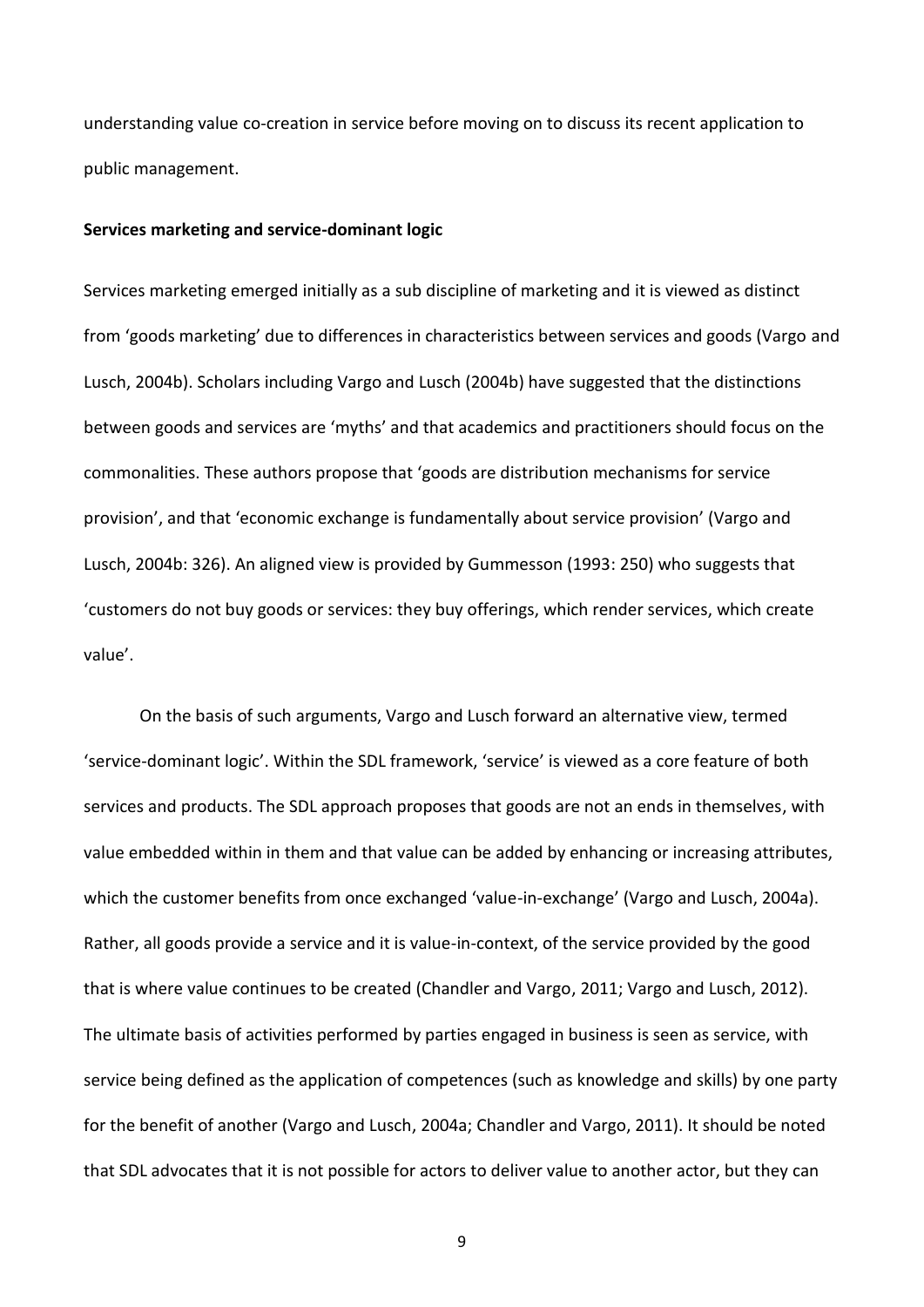make 'offers which have potential value and this occurs via value propositions' (Vargo and Lusch, 2011: 185). The SDL approach is one which has undergone revisions since its inception and continues to evolve. It is underpinned by ten foundational premises, which are summarised in Table 1.

#### **TABLE 1**

The centrality of customers is emphasised within SDL as they are viewed as both co-creators of value and also resource integrators (See Vargo and Lusch, 2004a; 2006, 2008, 2012; Vargo et al., 2008; Chandler and Vargo, 2011; Lusch and Vargo, 2011; Vargo, 2007, 2011; McColl-Kennedy et al, 2012). Three of the 10 foundational premises are viewed by Vargo and Lusch (2012: 1) as directly involving value, (FP6) 'the customer is always a co-creator of value',(FP7) 'the enterprise cannot deliver value, but only offer value propositions' and (FP10) 'value is always uniquely and phenomenologically determined by the beneficiary'. However, all of the other foundational premises also 'indirectly deal with some aspect of value' (Vargo and Lusch, 2012: 1). Within the context of this paper and in line with Vargo and Lusch (2012: 1) an additional foundational premise of importance for the consideration of value is (FP9) 'all social and economic actors are resource integrators', the rationale being that this defines the resource creation process underlying value creation.

The four premises outlined above (FP6, FP7, FP9, FP10) imply that value (or benefit for some party) is co-created through the interactions and activities of customers with service providers. Resources (which may include knowledge and skills) are integrated by the beneficiary of the service and in doing so value is created. These resources may also include private sources, such as family and friends (Vargo and Lusch, 2011; McColl-Kennedy et al., 2012). Resource integration is viewed as an opportunity for creating new potential resources, which during service exchange can be used to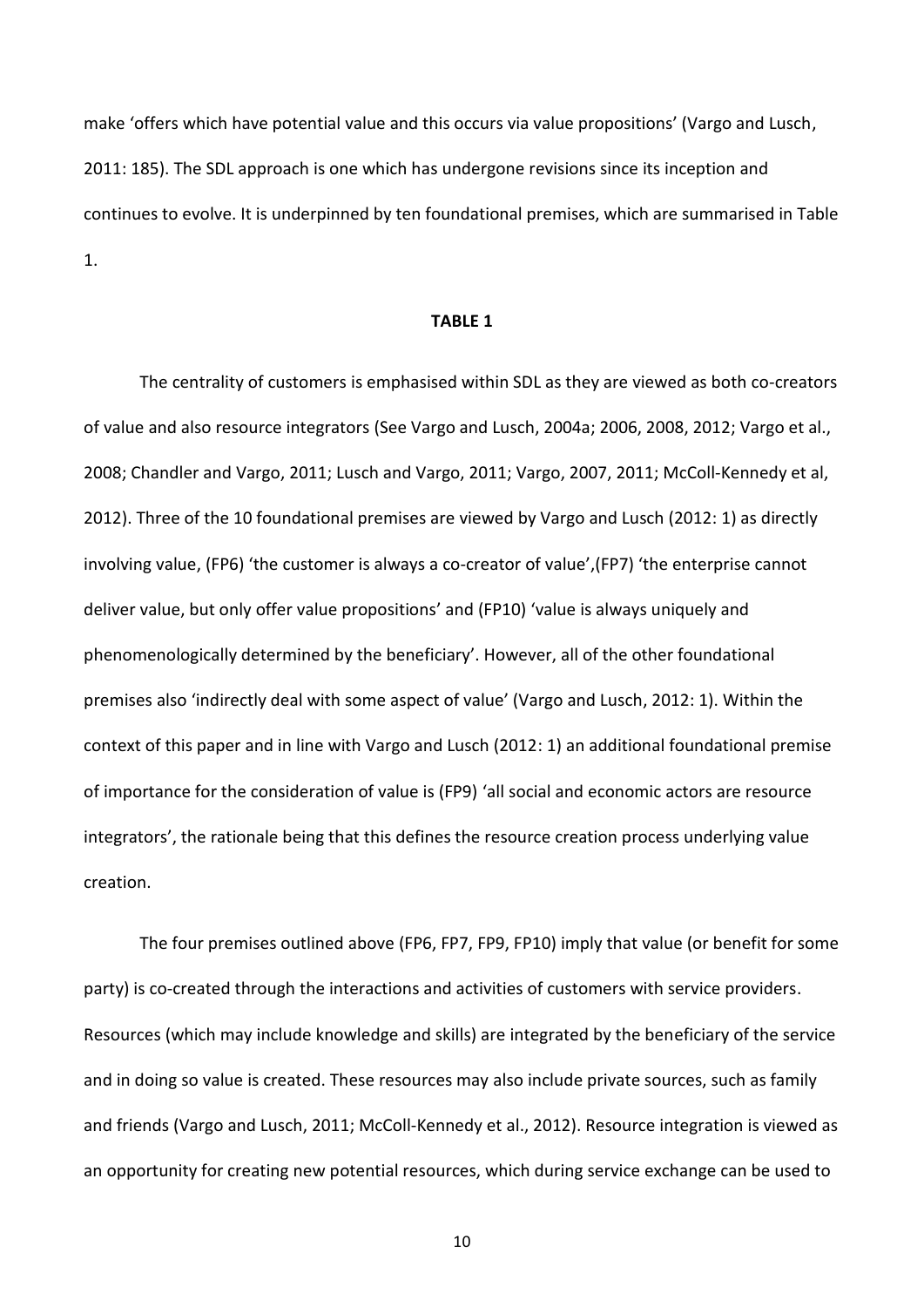'access additional resources' and create new resources (which can also be exchanged) through integration (Vargo and Lusch, 2011: 184). The dynamic nature of value co-creation is further asserted by Vargo and Lusch (2008) in FP10, where each instance of service exchange creates a different experience and benefit (value) which is assessed and determined in relation to 'if not by', the beneficiary (Vargo and Lusch, 2012: 6). The rationale being that each incidence of service exchange occurs 'in a different context involving the availability, integration and use of a different combination of resources' (Vargo and Lusch, 2012: 6).

As can be seen, SDL emphasises the centrality of customers in service creation in their role as a co-creator of value and resource integrator (See Vargo and Lusch, 2004a; 2006, 2008, 2012; Vargo, 2007; Vargo et al, 2008, Chandler and Vargo, 2011; Lusch and Vargo, 2011; Vargo, 2011; McColl-Kennedy et al., 2012). The issue of integrated resources and experiences has also been raised in the healthcare sphere by Porter (2010) who implies that value accumulates throughout the cycle of care, which may involve a range of healthcare providers. In viewing patients' as resource integrators, we suggest that the quality of interactions between healthcare professionals and patients with healthcare is key, given that these experiences potentially may travel with the patient and be drawn upon in future service encounters. Commenting in the marketing literature, McColl-Kennedy and colleagues (2012: 375), in a study of value co-creation in two private oncology and haematology clinics, propose that the customer is the 'primary resource integrator in the cocreation of their healthcare management' and that value co-creation can include private sources (i.e. family, friends, peers etc.). Customer's self-generated activities, such as 'accessing their own personal knowledge and skills sets and through cerebral processes' are also viewed as potential sources which contribute to and become part of value co-creation (McColl Kennedy et al., 2012: 375). Five groupings of customer value co-creation practice styles: team management, insular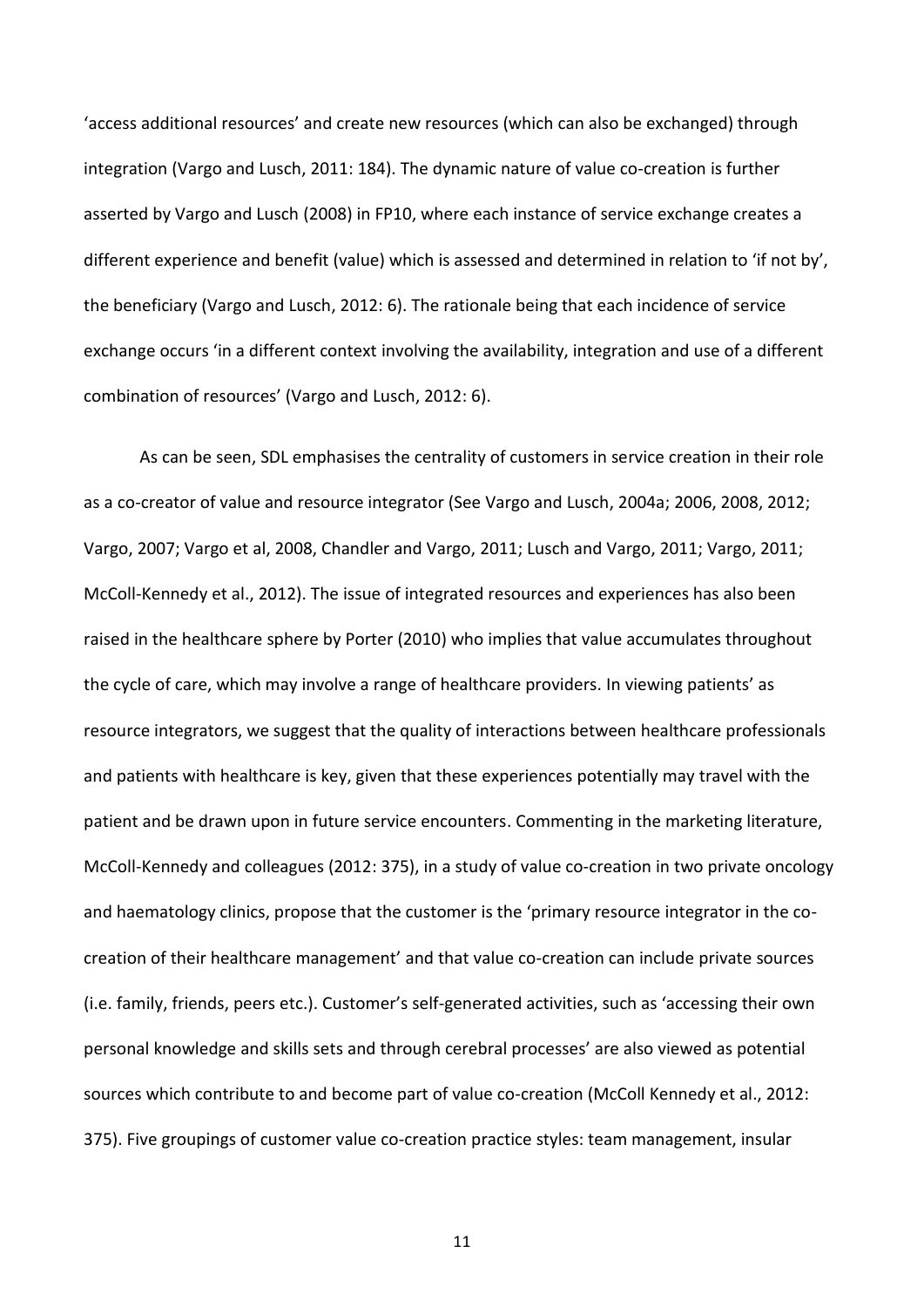controlling, partnering, pragmatic adapting and passive compliance are also proposed by these authors, with the first two styles associated with improved quality of life. Details are not however, provided within the paper regarding how the inclusion of third parties occurs in practice.

The usefulness of the SDL approach in understanding value creation through engagement in healthcare service encounters will be considered in the latter sections of this paper. Although SDL is increasingly discussed at a service eco-system level (Vargo and Lusch, 2011; Chandler and Vargo, 2011), we consider its application within micro-level patient health encounters. Before considering such, an overview of its recent application in public services and management is provided.

#### **Public service-dominant approach**

A developing stream of work undertaken by Osborne and colleagues has drawn together services marketing and public management literature. In doing so, the authors argue that a new theory to underpin public management is needed. Their work outlines the contribution of service marketing theory, mainly 'service-dominant logic' and advocates the application of a 'public service-dominant approach' to public services delivery and management. This work has also been extended to explore the benefit of 'public service-dominant business logic' to lean methodologies in healthcare and to enhance typologies of co-production in public services (Osborne, 2010; 2013, Osborne et al., 2013; Radnor and Osborne, 2013; Osborne and Strokosch, 2013; Strokosch, 2013).

Osborne and colleagues argue that the majority of public goods are best conceived not as 'public products' but rather as 'public services'. Specifically, social work, healthcare, education and business support services are all services 'in that they are intangible, process driven and based on a promise of what is to be delivered' (Osborne et al., 2013: 136). They advocate that there is a need to move away from focusing on approaches to service delivery that have been grounded 'in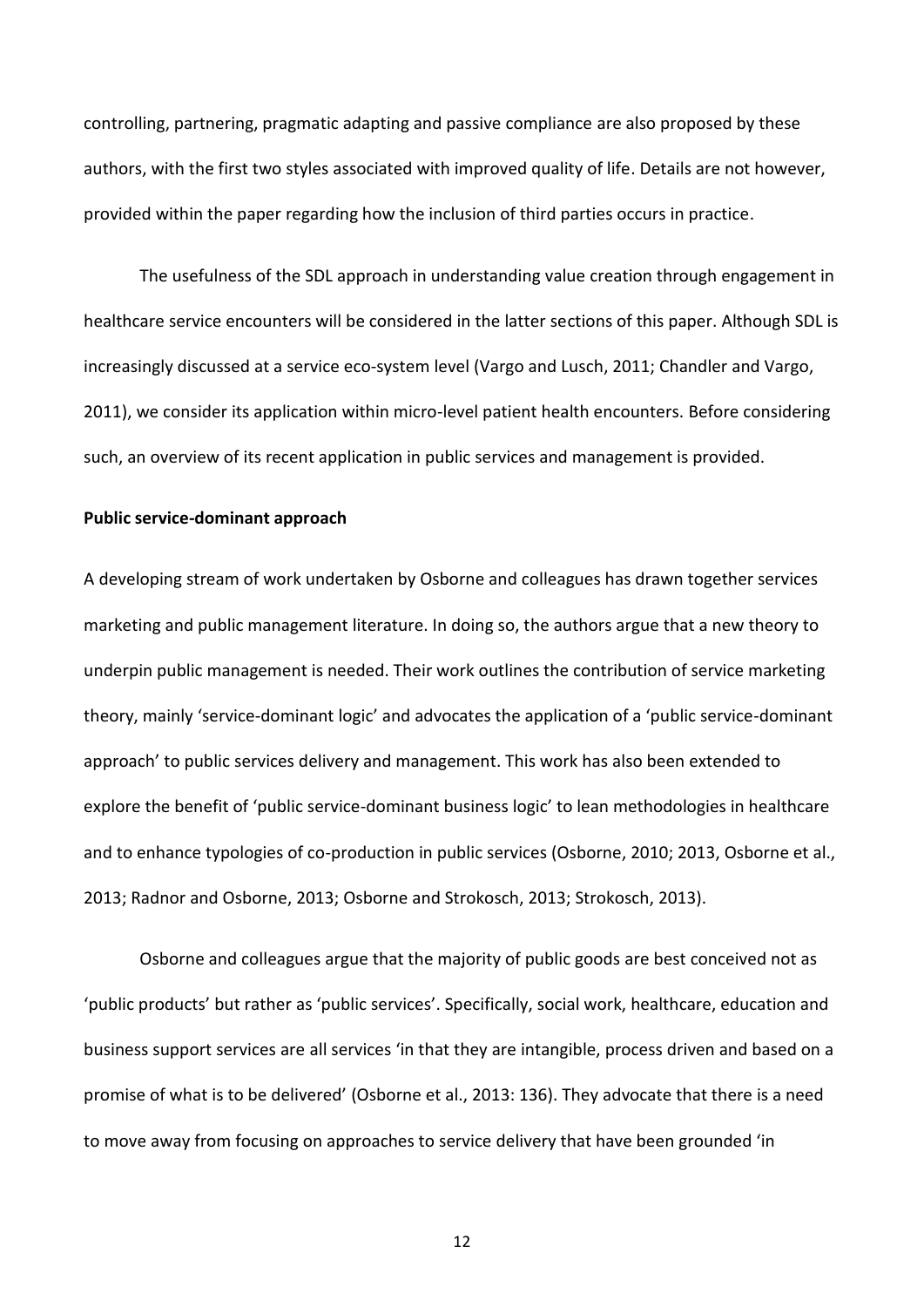manufacturing', to exploring those within the services sector where consumers are also 'coproducers'. They propose a public service-dominant approach to public services delivery and management, which is viewed as key to having stakeholders as the central focus of services (Osborne, 2010; Osborne et al, 2013). Osborne and colleagues advocate an integrated typology of co-production, which brings together the two theoretical standpoints of service management and public administration (Strokosch, 2013; Osborne and Strokosch, 2013).

In developing their case for a 'public service-dominant approach', Osborne and colleagues (2013) explore the capacity of SDL to create new theoretical frameworks and insights for public management. To put flesh on these bones, they examine four themes of public management practice (strategic orientation, marketing, co-production and operations management) to which SDL could potentially contribute. On the basis of such discussion, they develop a number of propositions to underpin a public service-dominant approach and also highlight important issues and areas for research to consider in taking forward the framework (see Osborne et al., 2013 for more detailed discussion), with one of these being to specify the key elements of a public-service dominant, rather than service-dominant approach (Osborne et al., 2013). Indeed, a key requirement in studying how marketing works in practice for public services is to identify the dimensions that are significant for relationships for public services and to also carefully consider context when borrowing a good idea from elsewhere (McGuire, 2012; Pollitt, 2003).

The emphasis on 'co-production' within Osborne and colleagues proposed 'public servicedominant approach' is of importance to this paper because co-production between the service provider and customer may also facilitate value co-creation (Grönroos and Voima, 2013). As noted earlier, the SDL literature has undergone refinement. The work of Osborne and colleagues draws upon one of the original foundational premises of SDL (FP6, see \*Table 1), with users of public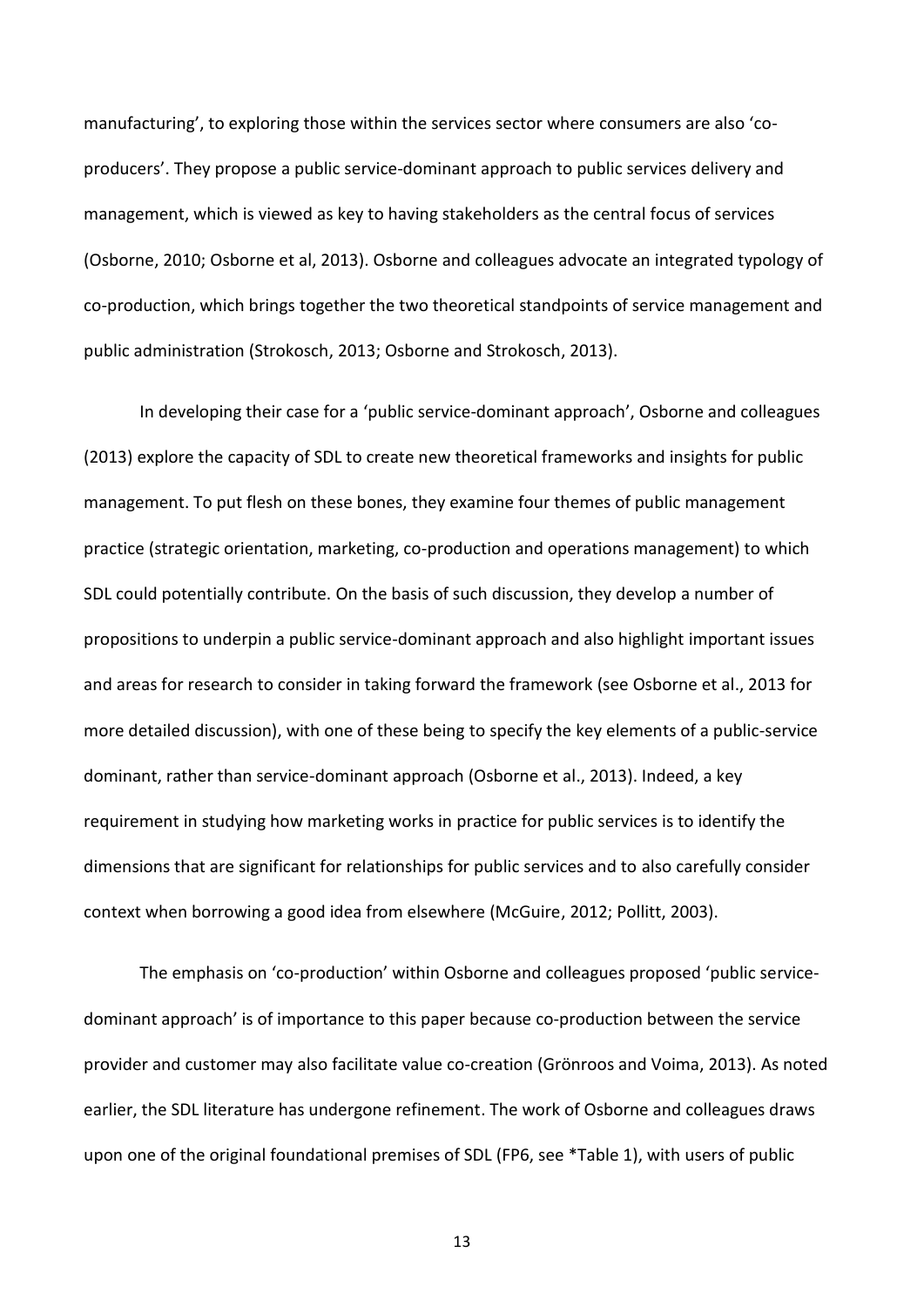services viewed as co-producers. It does not yet, however, directly address the refinement of FP6 that was made in terms of this now being 'customers are always co-creators of value' (Vargo and Lusch, 2008). This differentiation was made as the term 'co-producers' was viewed as being too closely associated with goods dominant and production-oriented logic (Vargo and Lusch, 2006). In the refined FP6, co-production is viewed as a component of the co-creation of value, and is optional unlike co-creation of value, which is not (Vargo and Lusch, 2008). Within the SDL framework, coproduction relates to participation in direct service provision activities such as service design, selfservice, and new service development (McColl-Kennedy et al., 2012; Vargo and Lusch, 2011). Within a healthcare context this could include activities such as assisting with drug administration or providing service ideas (McColl-Kennedy et al., 2012). Co-creation of value relates to benefit (unique to a situation and context) created through actors integrating service offerings with other resources, (Vargo and Lusch, 2011). Examples of co-creating activities in healthcare include; combining complementary therapies, collating information and co-learning (McColl-Kennedy et al., 2012). This manuscript builds on the innovative work of Osborne and colleagues but differs in that the emphasis is on 'value co-creation' within healthcare encounters, rather than 'co-production'. The focus is also at a micro- rather than macro-level of analysis.

#### **VALUE CO-CREATION**

Despite value creation and co-creation being key concepts in marketing, Grönroos and Voima, (2013: 134) argue 'value is perhaps the most ill-defined and elusive concept in service marketing and management'. It is also an area of marketing where there is disagreement amongst scholars concerning how value is created (Chandler and Vargo, 2011). In addition to these concerns, it is also argued that the role of customers and providers in value creation has not been analytically specified and requires further theoretical elaboration (Grönroos and Voima, 2013). In considering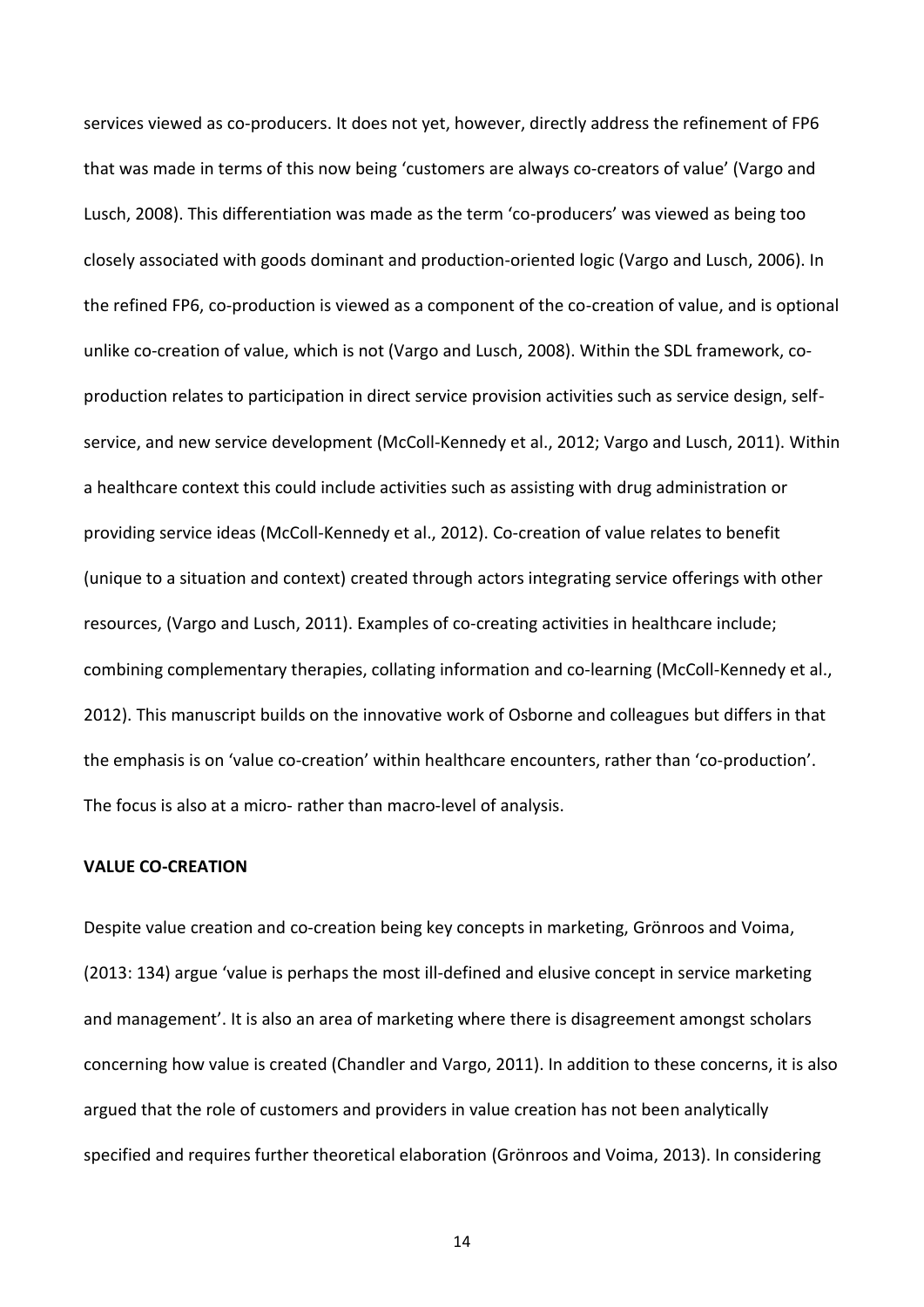such an elaboration, three dynamic spheres (joint, customer and provider) are proposed within which the firm's and customer's actions can be categorized. Within the joint sphere, direct interactions are seen to provide a 'platform' for the joint co-creation of value (Grönroos and Voima, 2013: 141) and be the only sphere within which value can be co-created. According to this view, value co-creation can only occur through direct interactions, making value creation a process which is dialogical (see also Grönroos, 2011; Grönroos and Ravald, 2011).

In contrast with mainstream work on SDL, Gronroos and Voima (2013) suggest that the customer is an independent creator of value but can invite others to join in the co-creation process. This view of customers as independent creators of value is not shared in service-dominant logic, (see Table 1, FP6). Although SDL recognises that an actor can uniquely evaluate or assess value, value cannot be created by an actor on their own (Vargo and Lusch, 2011). It is the latter SDL perspective on value co-creation that is adopted within this paper. The Grönroos and Voima (2013) paper is however useful in considering spheres within which to consider future investigation of value co-creation (as defined within SDL) empirically and how direct interactions form a basis for value co-creation.

In exploring how value may be co-created by patient and provider, there is a need to recognise that this process is complex within healthcare and is not necessarily linear. Even in simple healthcare encounters, there can be a range of providers involved in the service encounter. This is illustrated well by the example of a consultation between a patient and GP (general practitioner, a primary care physician). Within this one service encounter, there is potential to interact with a range of providers, with different roles. This is outlined in Figure 1 which breaks down the GP consultation into a potential 'value chain'.

#### **FIGURE 1**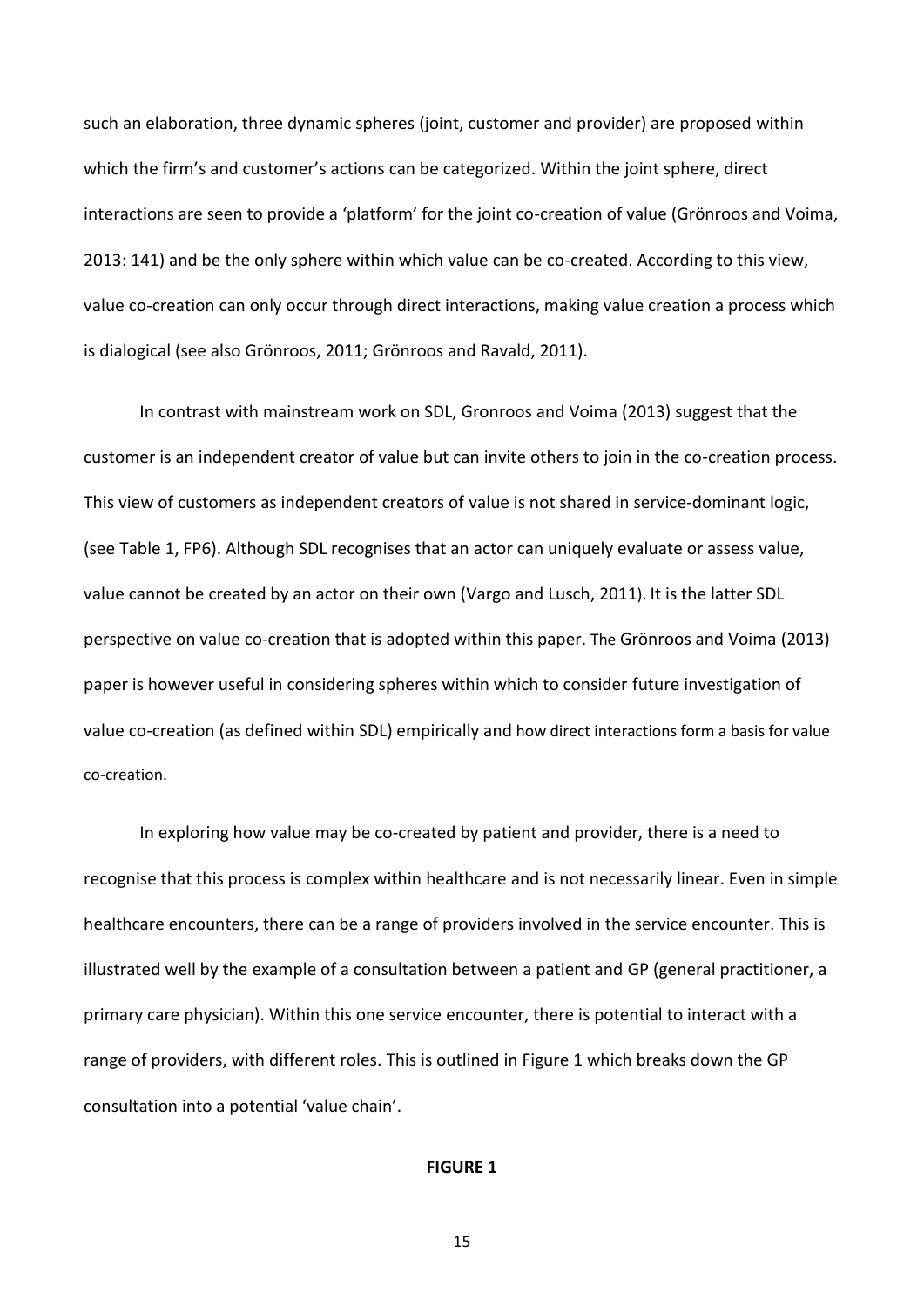If we consider an NHS patient's journey, which often begins by visiting the GP, then being referred to a different specialist, potentially within an acute setting, the value chain becomes even more complex. There may be diversity in types and numbers of the healthcare providers involved. Variation in terms of the range of knowledge and skills that different health professionals and patients exchange during the service encounter might also exist. Given that, SDL defines service as the application of competences (such as knowledge and skills) by one party for the benefit of another (Vargo and Lusch, 2004a; Chandler and Vargo, 2011), this has particular implications within the sphere of health and for patient engagement in healthcare.

The vast majority of healthcare interactions are face-to-face and occur within a 'joint sphere'. Furthering understanding of what 'value' actually means to patients, and how direct microlevel service interactions impact upon value creation may enable insight into strategies that promote engagement and co-creation in healthcare. It should not, however, necessarily be assumed that there will be direct alignment between patient perceptions of the benefits they will realise from using the service and those of healthcare providers, or indeed other patients. It has been suggested that SDL assumes inter-dependency between providers and customers who share a common mission. However, when 'multiple actors' are involved, these perceptions may be contradictory and (possibly negatively) impact on value co-creation processes (Fyrberg Yngfalk, 2013). This is of importance to healthcare given the multiplicity of providers that can be involved in a single healthcare encounter. Variation in perspectives on 'value' is not necessarily a negative phenomenon as multi-stakeholder value propositions are also viewed as having a key role in cocreation of value 'between stakeholders'. These propositions, being central in aligning value, may then be reflected within the 'service promise' of service organisations (Fyrberg Yngfalf, 2013; Frow and Payne, 2011; Osborne et al., 2013). This is important if we consider that patient engagement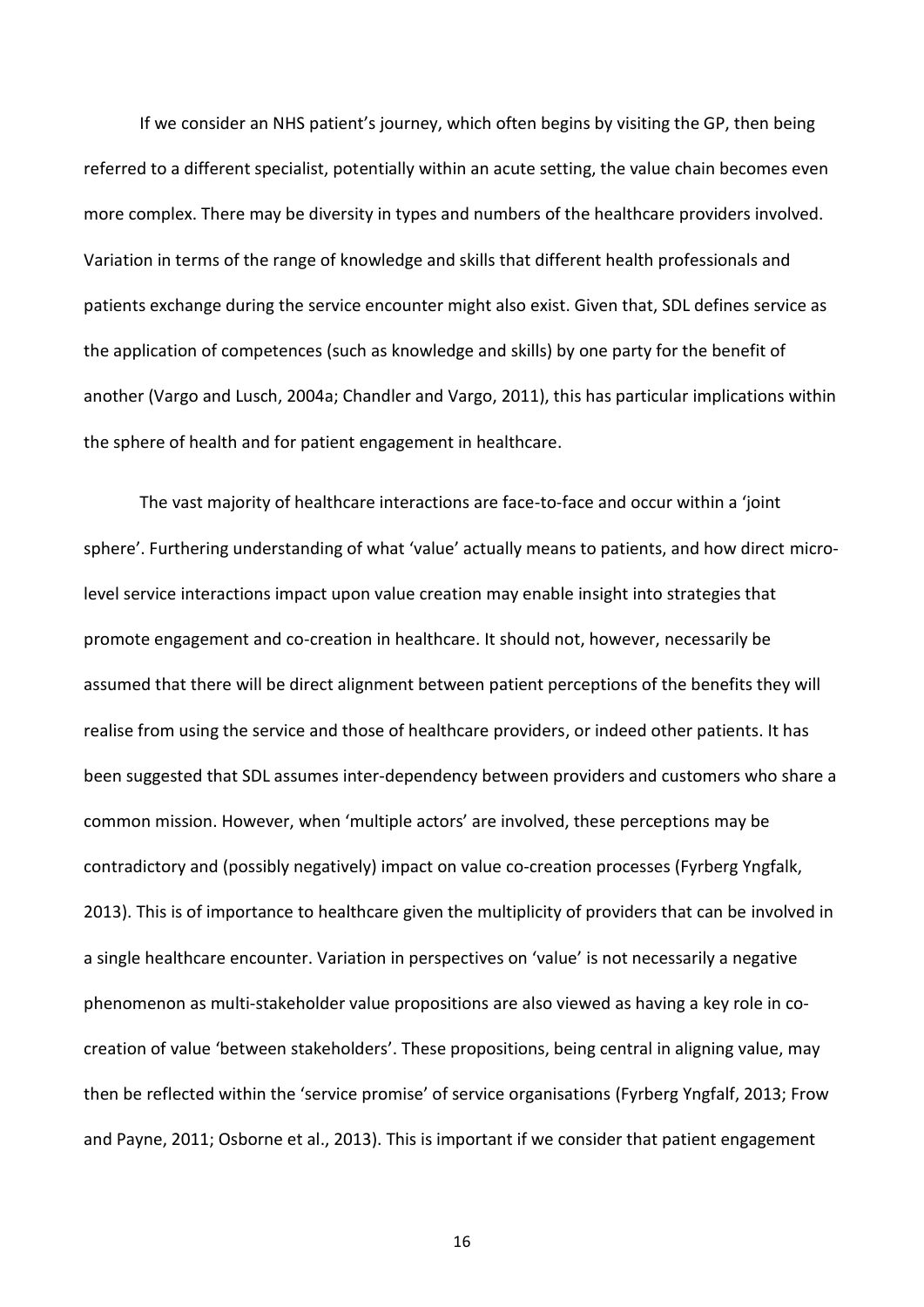can occur at varying levels (micro, meso and macro) within an organisation and with a range of providers with differing roles and professional allegiances.

It should be noted that there has been limited empirical research in relation to value cocreation. The evolving literature in this field has mainly been of a conceptual nature. Only a small number of empirical studies have empirically explored 'co-creation' in health in terms of exploring value co-creation practice styles in cancer services, co-creation of services in community based aged care and co-creation of learning in healthcare (McColl-Kennedy et al., 2012; Gill et al., 2012; Elg et al.,2012). This work has not, however, focused directly on patients or service providers' conceptualisations of value-in-context. In order to tap into such concepts we suggest research of an ethnographic nature may be required. This view is emphasised by Nordgren and Åhgren (2013) who analysed patient responses to an in-patient survey to ascertain what patients perceived to be healthcare values (based on the concept of value creation). They found that patients expressed different values and suggested that it was debatable how service management concepts could be applied simplistically.

Generally, value creation involves a process that increases a customer's wellbeing, in that the customer becomes 'better off' in some respect (Grönroos and Voima, 2013; Grönroos, 2008). A service provider's actions could, however, be to the detriment of the customer. In this sense, the value co-creation process can also be negative. This has particular relevance in healthcare, where there is potential to cause harm. Although service failure, complaints and service recovery are embraced as workable concepts within the services marketing literature as a means of improving services, this is not fully reflected in the sphere of healthcare research. Co-creating service recovery entails other service options being available (Roggeveen et al., 2012). This may not actually exist in healthcare. As Nordgren (2008: 510) states; 'when the service management discourse travels into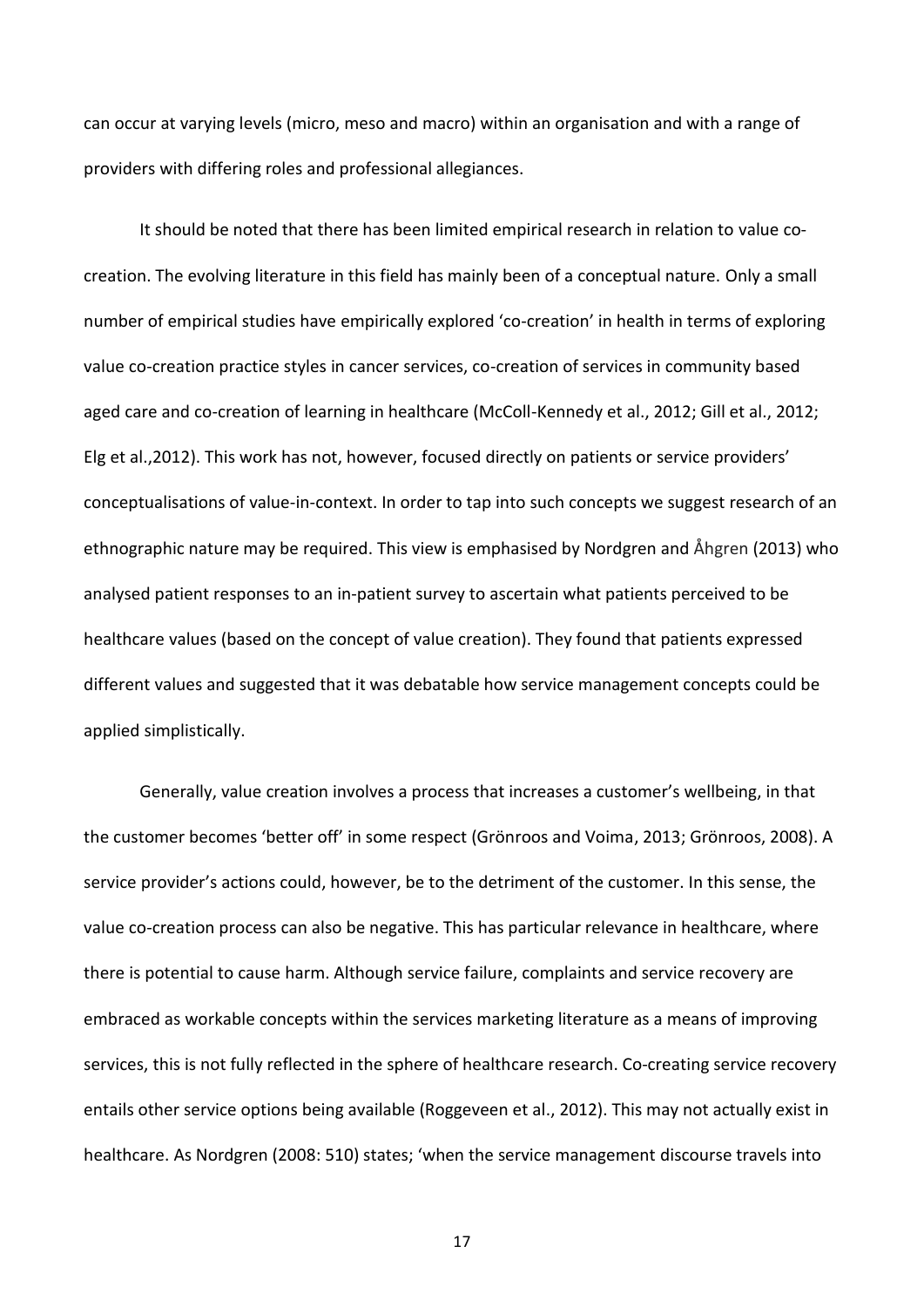the world of healthcare, discursive tensions between medical, care and management discourses follow'.

Classifying patients as first consumers, then customers creating value raises concerns (Nordgren, 2008). Even if the customer in service management discourse is viewed as his/her own agent with power and individual responsibility, 'it is doubtful if people view themselves as customers' (Nordgren, 2008: 510). Healthcare consumers may also be reluctant customers, in that the service may be 'needed' but not necessarily 'wanted' (Berry and Bendapudi, 2007). Recent healthcare research presumes that patients are seen as wishing to be part of their value creating processes (Nordgren, 2008). This has implications given that the responsibilities and tasks of healthcare professionals are regulated and institutionalised, which cannot necessarily be delegated to patients, as 'a matter of course' (Nordgren, 2008: 510). There may also be contextual and relational barriers and facilitators to involvement as highlighted earlier in this paper. These are useful points to consider when contemplating patient engagement and value co-creation in the sphere of health.

The next section of the paper will highlight some of these tensions. Areas for further analysis and empirical investigation regarding a micro-level approach to patient engagement and value cocreation in healthcare will also be identified.

## **DISCUSSION AND CONCLUSION**

This contribution to the emergent field of patient engagement scholarship is the first to elucidate the importance of 'value co-creation' in the analysis of patient engagement in micro-level NHS encounters. In terms of unit of analysis, we present an early response to Coulter's (2012: 7) concern that NHS policy and practice has failed to explore participation within individual service encounters.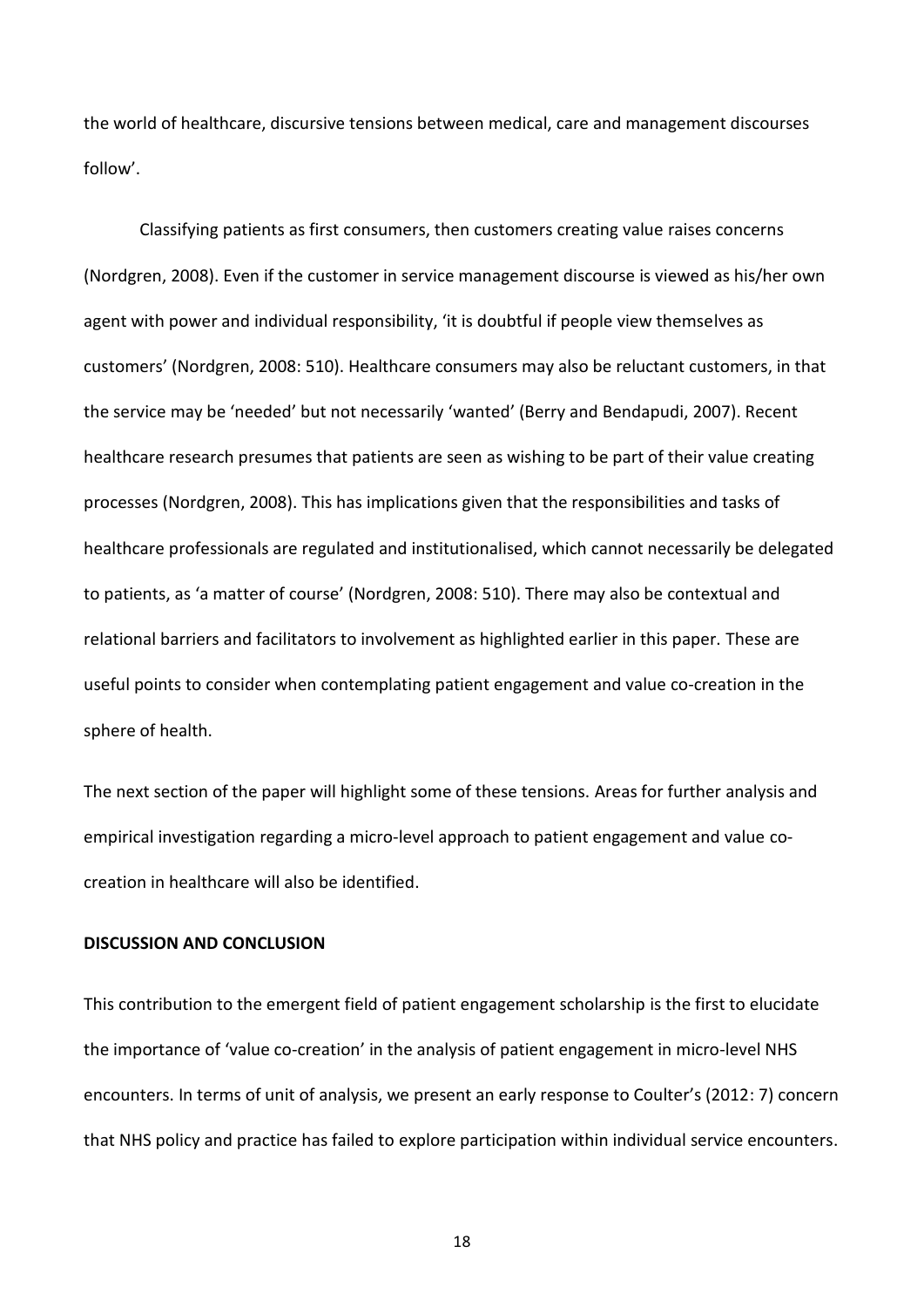In terms of analytical theme, we draw from services marketing literature to emphasise the prominence that 'value' could play in the design and conceptualisation of initiatives aimed at enhancing and studying patient engagement in micro-level healthcare encounters, particularly in relation to 'value co-creation' during direct service interactions. In furthering understanding of how value is co-created during health service encounters, and what this means to patients, there is also potential to develop engagement strategies and more patient-centric measures and services. This is of central relevance given that approaches such as 'value-based healthcare', focus on patient specific health outcomes. The increasing trend towards patient reported outcome measures and measures of patient experience potentially being key areas where a clearer understanding of value co-creation at the micro-level may contribute. The SDL framework presented here usefully focuses attention on the patient in healthcare services and views them as co-creators of value. It also emphasises the interactional nature of service, which is key in healthcare given the majority of service interactions are face-to-face. The focus on value co-creation during 'frontline' service interactions in healthcare we suggest is essential, particularly given the nature of service failures highlighted in the Francis Report (Francis, 2013).

Building on Osborne and colleagues' work in relation to the application of SDL to public services more generally, we suggest that the co-creation of value through engagement in healthcare warrants more detailed exploration. The recent empirical work undertaken by McColl-Kennedy and colleagues (2012) in services marketing proposing a healthcare customer value cocreation practice styles typology, provides a useful basis from which to explore how value is cocreated by customers in the healthcare sphere. Further work is required, however, to explore such a typology within the context of a UK publicly funded, rather than private healthcare setting. Although offering a differing perspective on the role of the customer in value creation than in the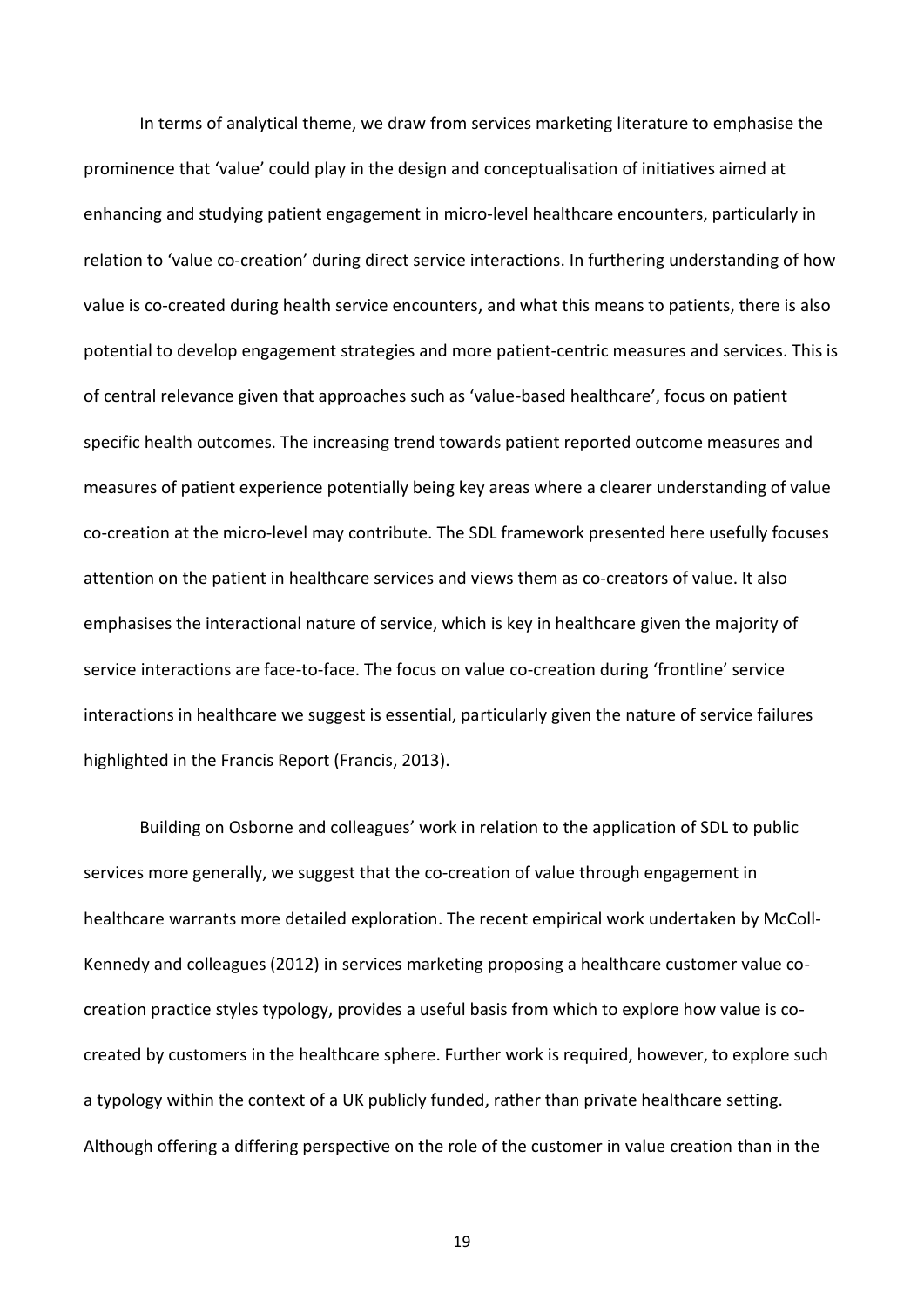mainstream SDL literature, Gronröos and Voima's (2013) paper usefully suggests spheres (specifically the joint sphere) within which analysis of value co-creation (as defined from a SDL perspective) could be undertaken and also emphasises the importance of interactions in service encounters. Focusing upon the joint sphere (where interactions are direct), provides an additional basis from which to consider investigating empirically 'value co-creation' (from a SDL viewpoint) in healthcare and the roles that patients (potentially also friends, family and peers) and providers adopt as co-creators of value. These points are especially significant given our argument that much of the extant literature relating to value co-creation is conceptual. Future empirical investigations could productively employ the frames outlined above to examine a number of issues including: perspectives of value from patients, providers and those managing and organising healthcare services and observe how 'value' is co-created and articulated within healthcare organisations. This will necessitate research of a more ethnographic nature and require a repertoire of methods (i.e. observation, interviews, documentary analysis).

There are a number of areas that require further elaboration in relation to value co-creation and patient engagement. Firstly, there is an assumption within SDL of inter-dependency between providers and customers. Healthcare service encounters are complex and may include multiple providers, with differing skills, roles and competences. Service encounters often consist of multiple interactions with differing health professionals. These 'multiple actors', may not necessarily share a common mission or conception of value in use. Thus, there is considerable potential for interactions of 'multiple actors' to be contradictory (Fyrberg Yngfalk, 2013). As highlighted earlier, within healthcare there may be asymmetry in the knowledge, skills, power, expertise and capacity of patients to engage in healthcare. Indeed, if patients feel pressurised to participate in coproduction activities, this could have a negative impact on their service experience and value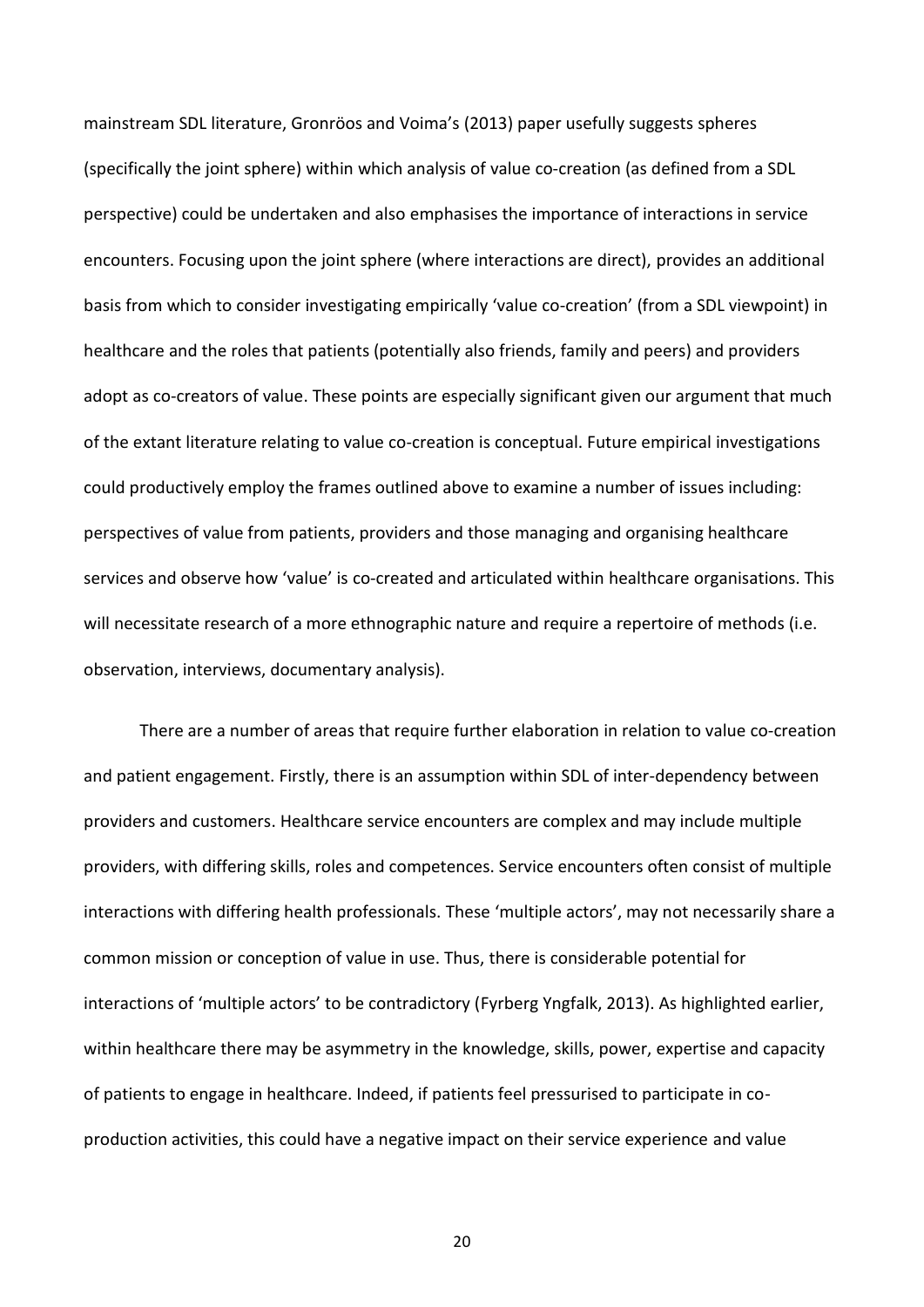creation. This is an important consideration given that customer perceptions have been found to be negative when they are unwilling co-producers (Bendapudi and Leone, 2003). Further insight into the potential barriers and facilitators for value co-creation is required.

Secondly, given that there are a range of vulnerable patient populations within healthcare who may not be able to contribute or interact during health service encounters, further exploration of the role of third parties (e.g., carers, friends and families) in value co-creation in healthcare is needed. It is unclear how third parties are integrated within the value co-creation process, if they are acting on behalf of or as an advocate for the patient who is unable or unwilling to participate. It could be argued that third parties would bring to the value co-creation process their own experiences, which may not be possible to separate from those of the patient.

Thirdly, it is currently unclear how patients integrate experiences with differing providers and how this impacts on 'value co-creation' throughout the service encounter. Further conceptual and empirical work is, therefore, required to further understanding of the potential for value to accumulate or conversely be destroyed within: (a) individual service encounters, and (b) across multiple service encounters. Additionally, there may be competing perspectives in terms of what 'value' means to different stakeholders within healthcare which may impact on the service experience. Better understanding of this will be required to effectively pursue the espoused goal of developing patient centred-services in the NHS.

Finally, the extent to which 'micro-level value co-creation', between patient and provider, impacts within and across healthcare organisations merits attention. How value accumulates for individual patients and the organisation, how value co-created in one service area is transported between settings are also issues requiring further exploration. In terms of organisations responding to patients and facilitating value co-creation, the manner in which organisations are able to engage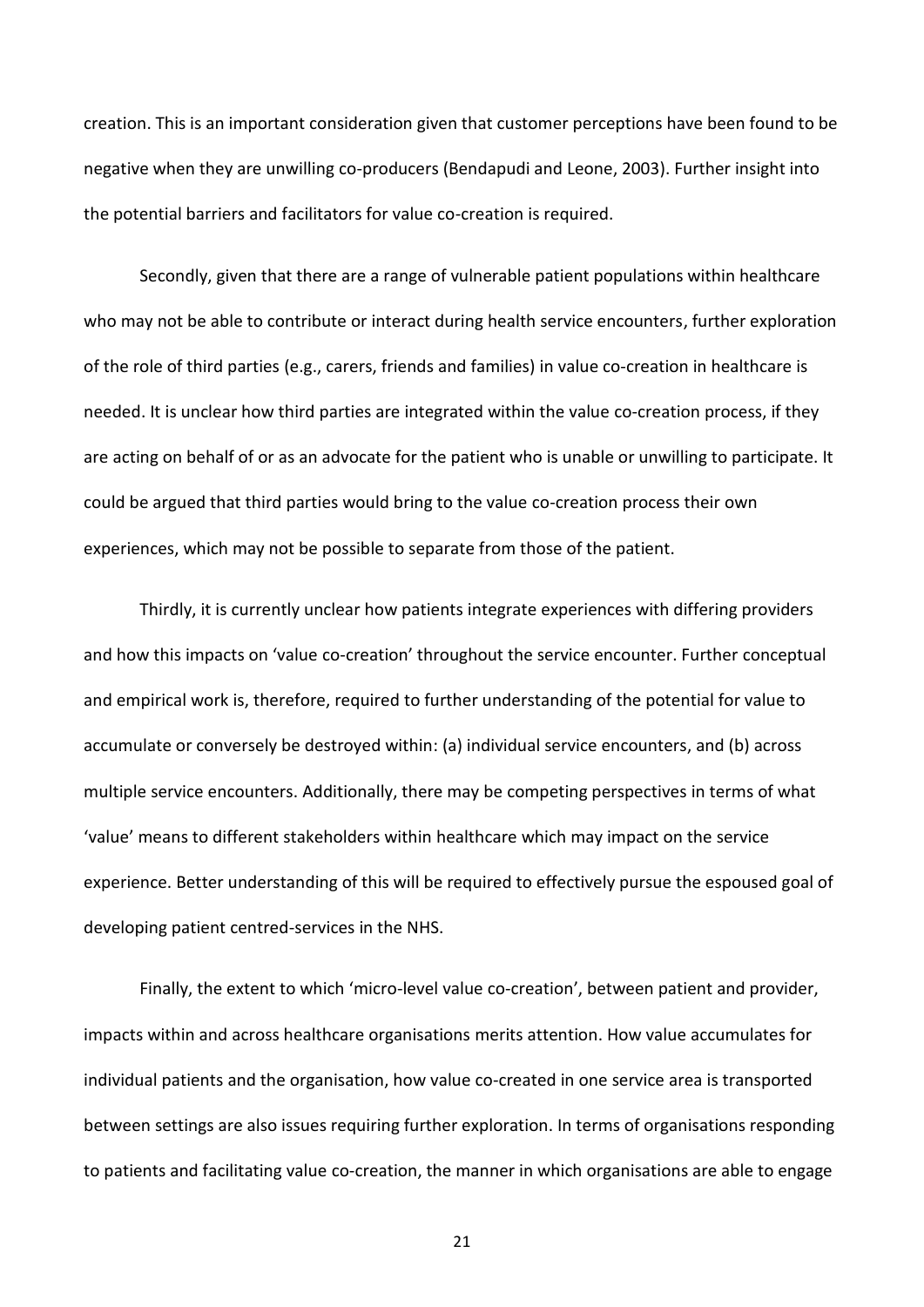indirectly in value co- creation may also be an area of investigation. Such questions clearly have significant implications for the training and development of healthcare professionals.

This paper has advocated a micro-level approach to looking at value co-creation and patient engagement in service interactions. In doing so, pertinent works within the services marketing literature were considered to elucidate the importance and application of value co-creation to the health domain and the analysis of patient engagement in micro-level NHS encounters. This paper underscores that further developmental work concerning the application of SDL to healthcare is warranted. The paper also highlights that a greater understanding of the barriers, facilitators and supports required for value co-creation are also key policy issues given the importance of direct interactions in healthcare processes, and many other public service areas both in the UK, and internationally.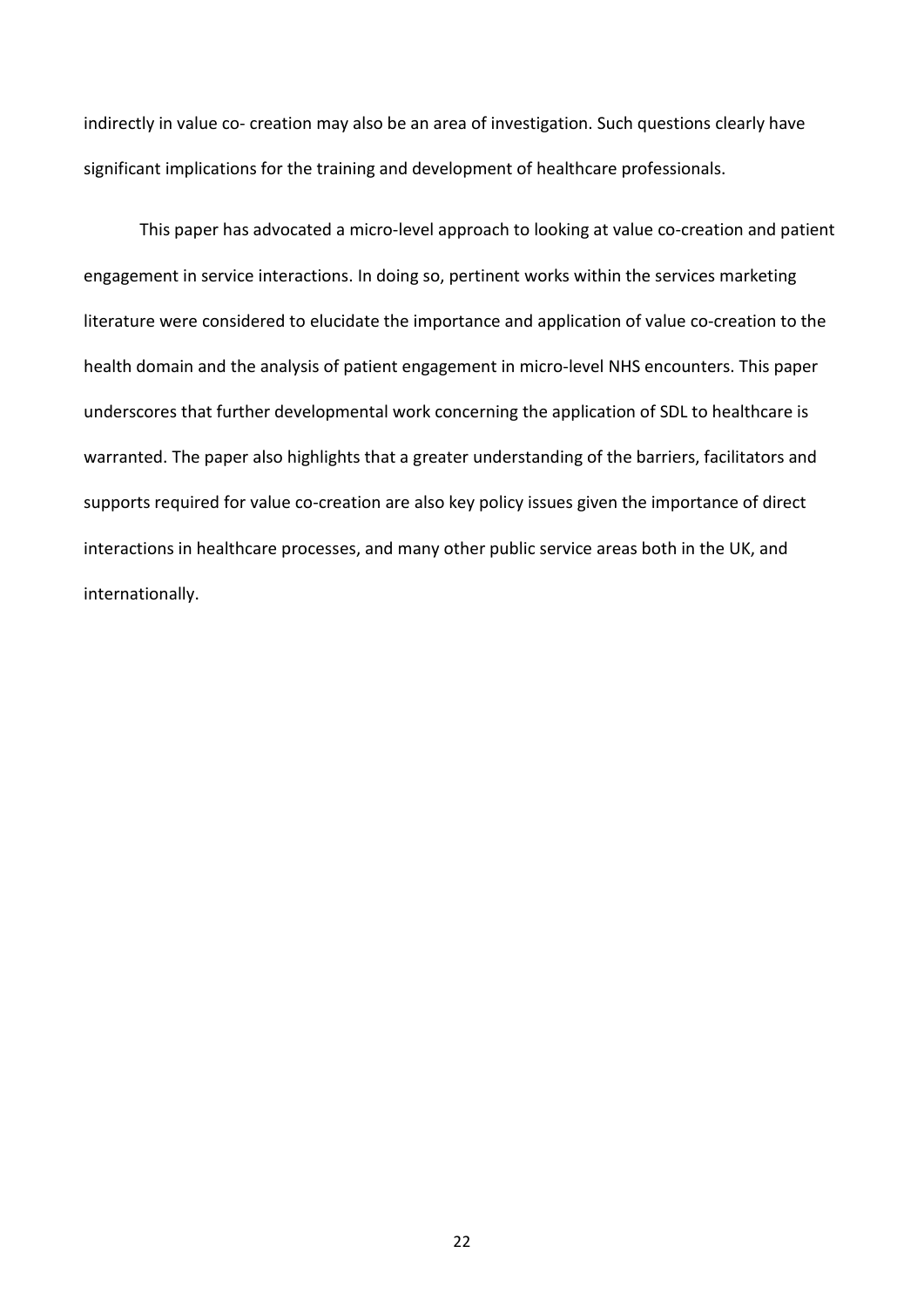#### **References**

Armstrong, N., Herbert, G., Aveling, E.-L., Dixon-Woods, M. and Martin, G. (2013) Optimizing Patient Involvement in Quality Improvement. Health Expectations, 16:3 ppe36-47.

Bate, S. P. and Robert, G. (2006) Experience-based Design: From Redesigning the System Around the Patient to Co-Designing Services with the Patient. Quality and Safety in Health Care*,* 15:5 pp307-310.

Bendapudi, N. and Leone, R. P. (2003) Psychological Implications of Customer Participation in Co-Production. Journal of Marketing*,* 67:1 pp14-28.

Berry, L. L. and Bendapudi, N. (2007) Health Care: A Fertile Field for Service Research. Journal of Service Research, 10:2 pp111-122.

Chandler, J. D. and Vargo, S. L. (2011) Contextualization and Value-in-context: How Context Frames Exchange. Marketing Theory*,* 11:1 pp35-49.

Coulter, A. (2011) Engaging Patients in Healthcare, Maidenhead: Open University Press.

Coulter, A. (2012) Leadership for Patient Engagement*,* London: The King's Fund.

Crawford, M. J., Rutter, D., Manley, C., Weaver, T., Bhui, K., Fulop, N. and Tyrer, P. (2002) Systematic Review of Involving Patients in the Planning and Development of Health Care. British Medical Journal, 325:7375 pp1263.

Department of Health (2002) Learning from Bristol: the Department of Health's Response to The Report of the Public Inquiry in Children's Health Surgery at the Bristol Royal Infirmary 1984-1995, London: The Stationary Office.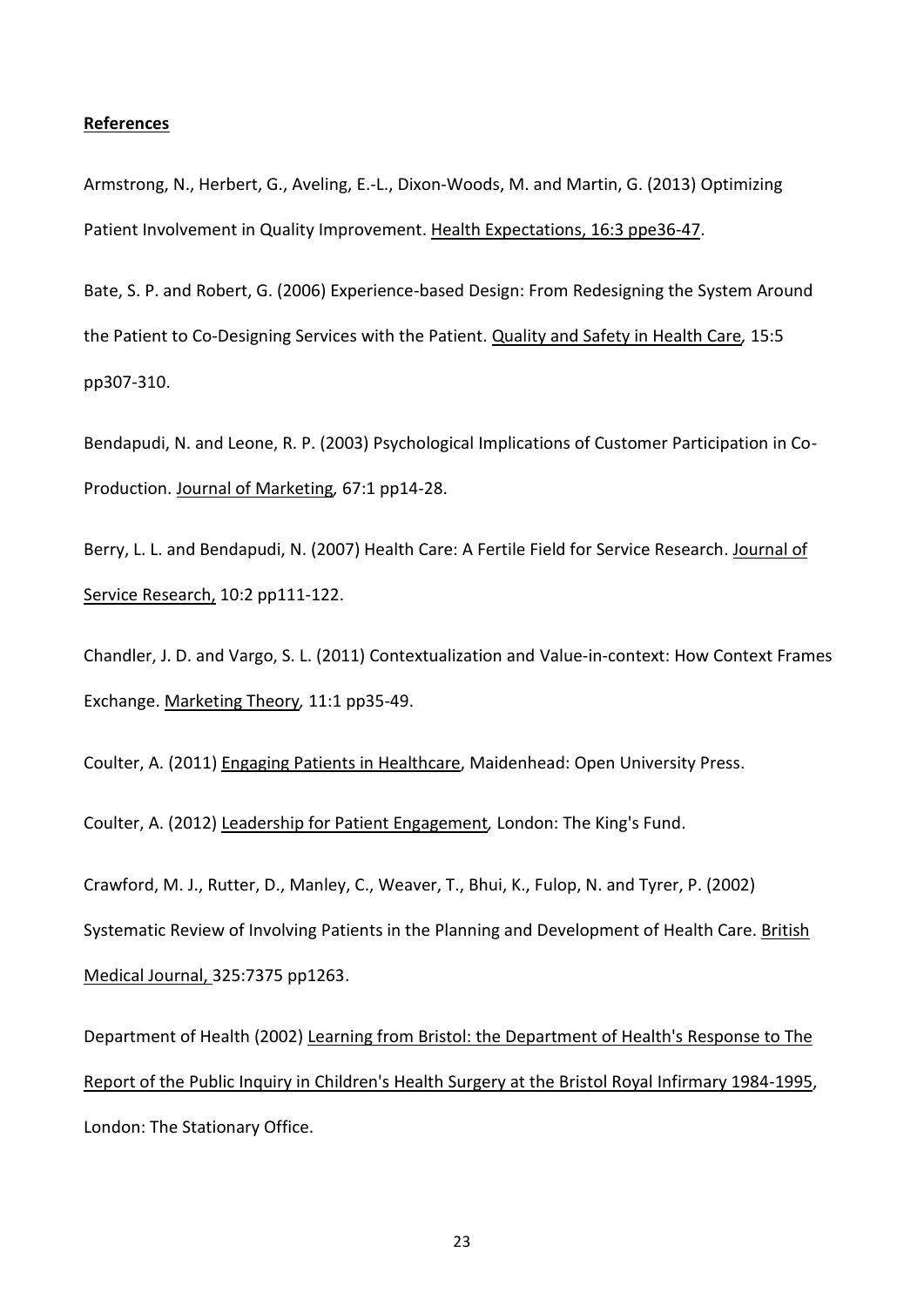Elg, M., Engström, J., Witell, L. and Poksinska, B. (2012) Co-Creation and Learning in Health-care service development. Journal of Service Management*,* 23:3 pp328-343.

Elwyn G., Laitner,S., Coulter A.,Walker E., Watson P.,Thomson R. (2010) Implementing Shared Decision-Making in the NHS. British Medical Journal, 341: c5146.

Fotaki, M. (2011) Towards Developing New Partnerships in Public Services: Users as Consumers, Citizens and/or Co-Producers in Health and Social Care in England and Sweden. Public Administration*,* 89:3 pp933-955.

Francis R (2013) Report of the Mid Staffordshire NHS Foundation Trust Public Enquiry: Executive Summary, The Mid Staffordshire NHS Foundation Trust Public Inquiry, London: The Stationary Office.

Frow, P. and Payne, A. (2011) A Stakeholder Perspective of the Value Proposition Concept. European Journal of Marketing, 45:1 pp223-240.

Fyrberg Yngfalk, A. (2013) It's Not Us, It's Them!'-Rethinking Value Co-Creation Among Multiple Actors. Journal of Marketing Management, 29:9-10 pp1163-1181.

Gibson, A., Britten, N. and Lynch, J. (2012) Theoretical Directions for an Emancipatory Concept of Patient and Public Involvement. Health (London)*,* 16:5 pp531-547.

Gill, L., White, L. and Cameron, I. D. (2011) Service Co-Creation in Community-based Aged Healthcare. Managing Service Quality, 21:2 pp152-177.

Greenhalgh, T., Humphrey, C. and Woodward, F. (2011) User Involvement in Health Care, Oxford: Blackwell Publishing Ltd.

Grönroos, C (2007) Service Management and Marketing, Chichester: John Wiley and Sons.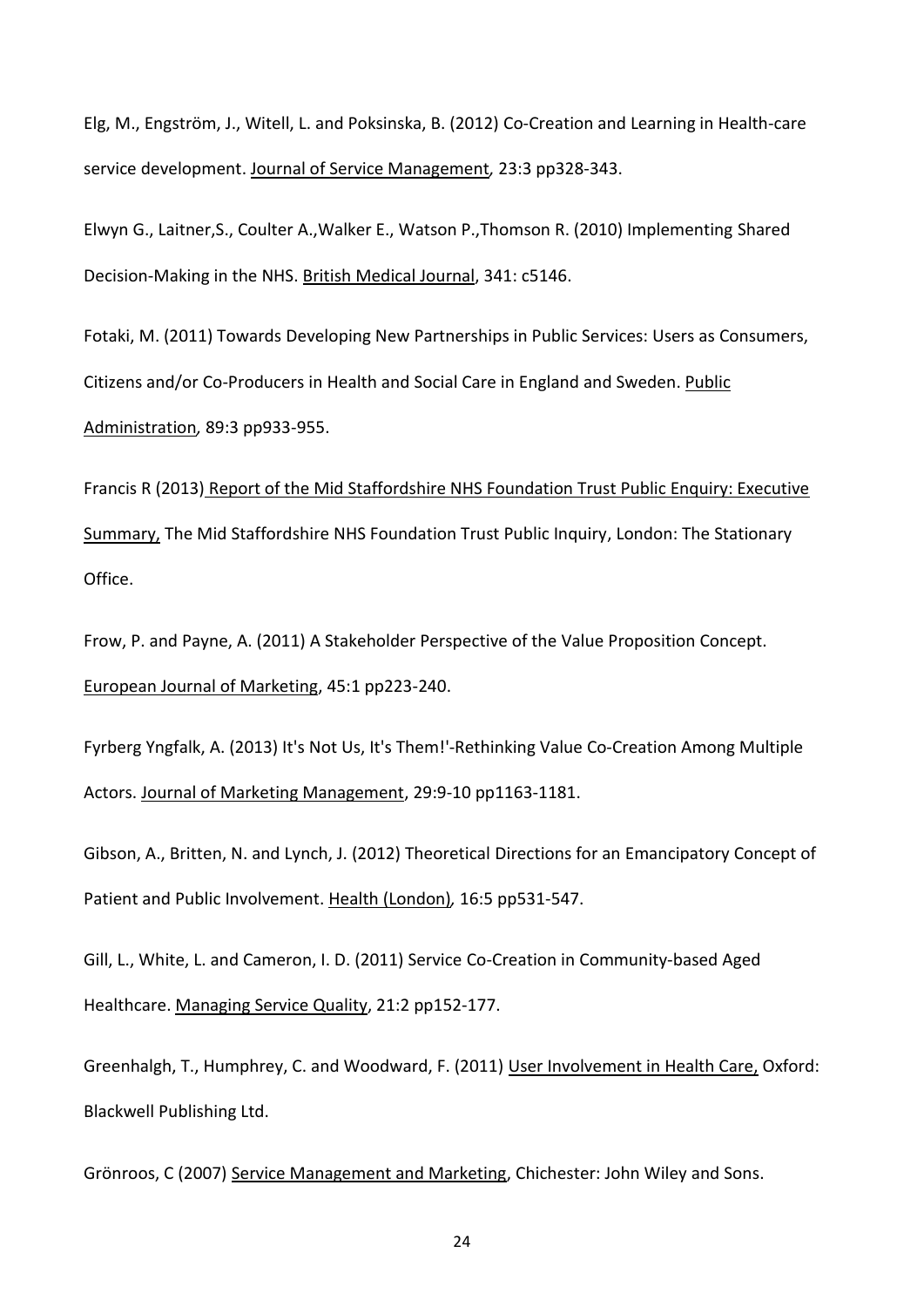Grönroos, C. (2008) Service Logic Revisited: Who Creates Value? And Who Co-Creates? European Business Review, 20:4 pp298-314.

Grönroos, C. (2011) Value Co-creation in Service Logic: A Critical Analysis. Marketing Theory, 11:3 pp 279-301.

Grönroos, C. and Ravald, A. (2011) Service as Business Logic: Implications for Value Creation and Marketing. Journal of Service Management, 22:1 pp 5-22.

Grönroos, C. and Voima, P. (2013) Critical Service Logic: Making Sense of Value Creation and Co-Creation. Journal of the Academy of Marketing Science*,* 41:2 pp133-150.

Gummesson, E.(1993) Quality Management in Service Organisation, New York: International Service Quality Association.

Hor, S., Godbold, N., Collier, A., and Iedema, I. (2013) Finding the Patient in Safety. Health (London), 17:6 pp567-583.

LéGaré,F., Stacey, D. and Forest, P. G. (2007) Shared Decision-making in Canada: Update, Challenges and Where Next! Zeitschrift fur arztliche Fortbildung und Qualitatssicherung, 101:4 pp213-21.

Lusch, R. F. and Vargo, S. L. (2011) Service-Dominant Logic: A Necessary Step. European Journal of Marketing, 45:7/8 pp1298-1309.

Martin, G. P. (2008a) Ordinary People Only: Knowledge, Representativeness, and the Publics of Public Participation in Healthcare. Sociology of Health and Illness*,* 30:1 pp35-54.

Martin, G. P. (2008b) Representativeness, Legitimacy and Power in Public Involvement in Health-Service Management. Social Science and Medicine*,* 67:11 pp1757-1765.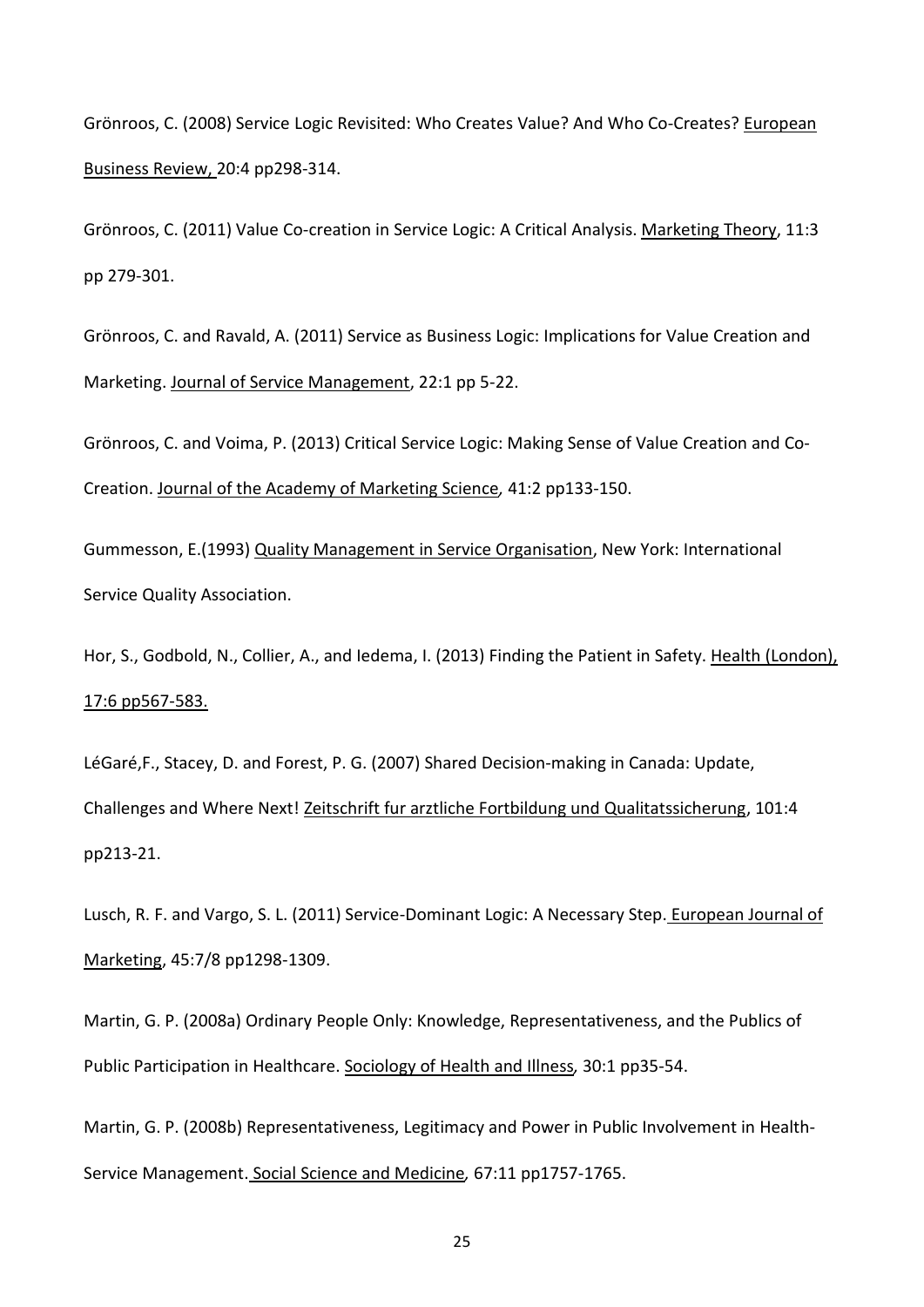Martin, G. P. (2009) Public and User Participation in Public Service Delivery: Tensions in Policy and Practice. Sociology Compass*,* 3:2 pp310-326.

McColl-Kennedy, J. R., Vargo, S. L., Dagger, T. S., Sweeney, J. C. and van Kasteren, Y. (2012) Health Care Customer Value Cocreation Practice Styles. Journal of Service Research, 15:4 pp370-389.

McGuire, L. (2012) Slippery Concepts in Context. Public Management Review, 14:4 pp541-555.

Nordgren, L. (2008) The Performativity of the Service Management Discourse. Journal of Health Organization and Management, 22:5 pp510-528.

Nordgren, L. and Åhgren, B. (2013) The Value Creation-Concept in Hospitals: Health Values from the Patients' Perspective. Nordisk sygeplejeforskning, 2:3 pp105-116.

Ocloo, J. E. and Fulop, N. J. (2012) Developing a 'Critical' Approach to Patient and Public Involvement in Patient Safety in the NHS: Learning Lessons From Other Parts of the Public Sector? Health Expectations, 15:4 pp424-432.

Osborne, S. P. (2010) Delivering Public Services: Time for a New Theory? Public Management Review, 12:1 pp1-10.

Osborne, S. P. (2013) 'A Services-Influenced Approach to Public Service Innovation?' in S. P. Osborne and L. Brown (eds) Handbook of Innovation in Public Services. Cheltenham: Edward Elgar Publishing Limited. pp60-71.

Osborne, S. P., Radnor, Z. and Nasi, G. (2013) A New Theory for Public Service Management? Toward a (Public) Service-Dominant Approach. The American Review of Public Administration, 43 pp135-158.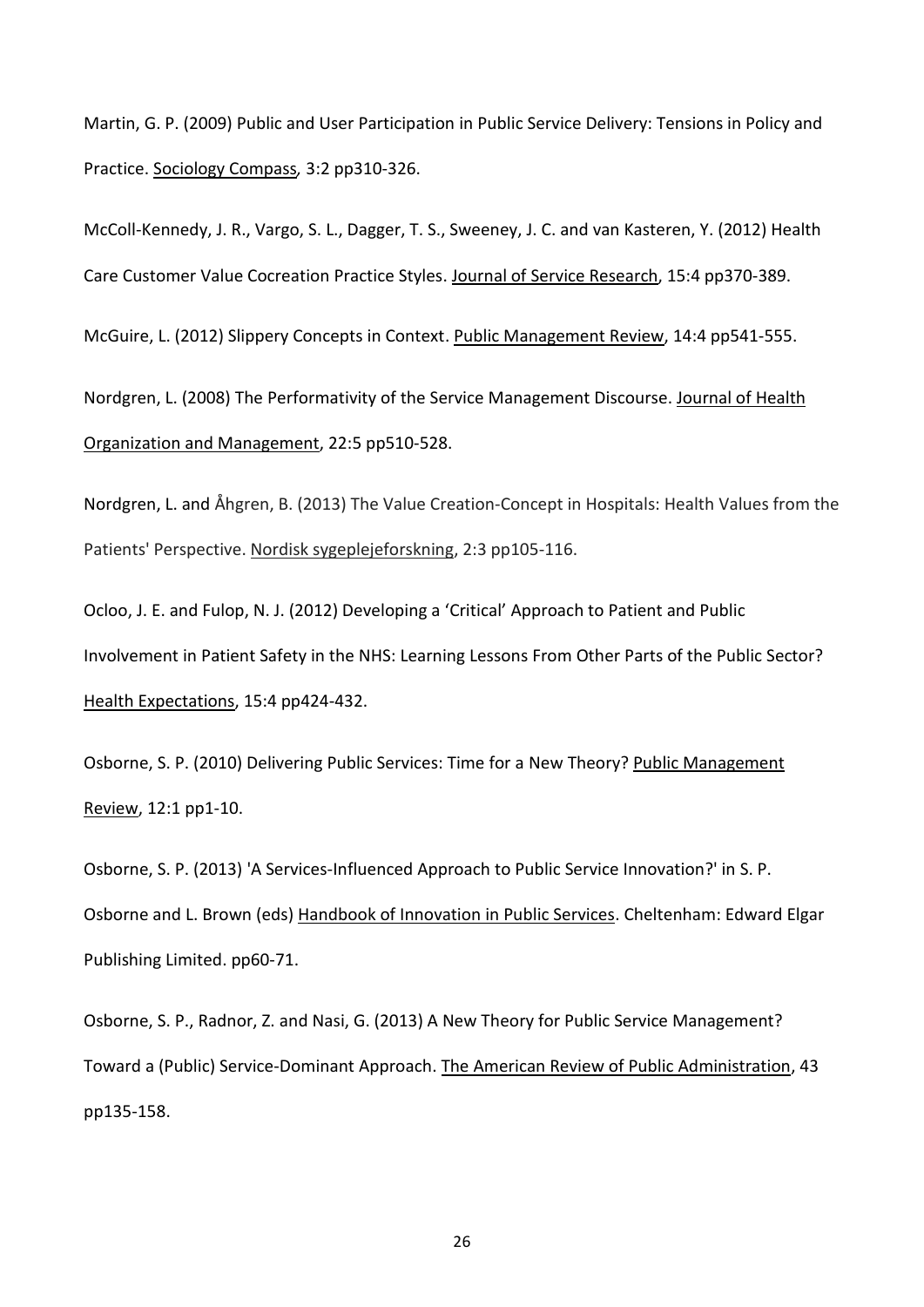Osborne, S. and Strokosch, K. (2013) It Takes Two to Tango? Understanding the Co-Production of Public Services by Integrating the Services Management and Public Administration Perspectives. British Journal of Management, 24: ppS31-S47.

Pollitt, C. (2003) Public Management Reform; Reliable Knowledge and International Experience. OECD Journal on Budgeting, 3:3 pp121–136.

Porter, M. E. (2010) What Is Value in Health Care? New England Journal of Medicine, 363:26 pp2477-2481.

Porter, M.E. and Teisberg, E.O. (2006) Redefining Health Care, Boston, Mass: Harvard University Press.

Radnor, Z. and Osborne, S. P. (2013) Lean: A Failed Theory for Public Services? Public Management Review, 15:2 pp265-287.

Renedo, A. and Marston, C. (2011) Healthcare Professionals' Representations of 'Patient and Public Involvement' and Creation of 'Public Participant' Identities: Implications for the Development of Inclusive and Bottom-Up Community Participation Initiatives. Journal of Community and Applied Social Psychology*,* 21:3 pp268-280.

Right Care (2011) The NHS Atlas of Variation in Healthcare: Reducing Unwanted Variation to Increase Value and Improve Quality. Available online at: http://www.rightcare.nhs.uk/atlas/ atlasof-variation-2011/ (accessed April 2013).

Roggeveen, A., Tsiros, M. and Grewal, D. (2012) Understanding the Co-Creation Effect: When Does Collaborating with Customers Provide a Lift to Service Recovery? Journal of the Academy of Marketing Science*,* 40:6 pp771-790.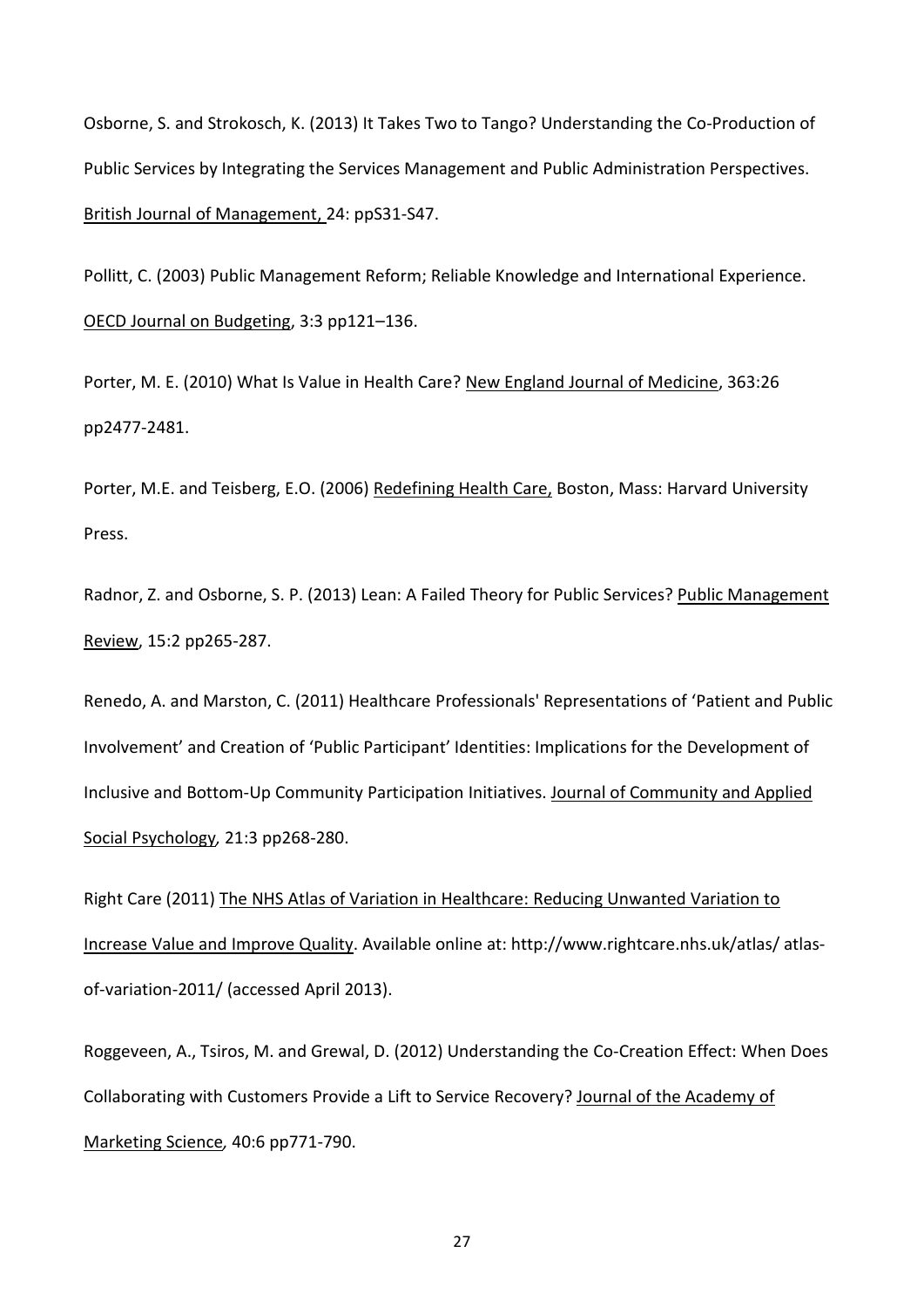Staniszewska, S., Herron-Marx, S. and Mockford, C. (2008) Measuring the Impact of Patient and Public Involvement: The Need for an Evidence Base. International Journal for Quality in Health Care, 20:6 pp373-374.

Strokosch, K. (2013) 'Co-Production and Innovation in Public Services: Can Co-Production Drive Innovation?' in S. P. Osborne and L. Brown (eds) Handbook of Innovation in Public Services. Cheltenham: Edward Elgar Publishing Limited. pp375-389.

The Health Foundation (2012) Evidence: Helping People Share Decision Making. London: The Health Foundation.

The Health Foundation (2013) Evidence Scan: Involving Patients in Improving Safety. London: The Health Foundation.

Vargo, S. L. (2007) On A Theory of Markets and Marketing: From Positively Normative to Normatively Positive. Australasian Marketing Journal, 15:1 pp53-60.

Vargo, S. L. (2011) On Marketing Theory and Service-Dominant Logic: Connecting Some Dots. Marketing Theory, 11:1 pp 3-8.

Vargo, S. L. and Lusch, R. F. (2004a) Evolving to a New Dominant Logic for Marketing. Journal of Marketing, 68:1 pp1-17.

Vargo, S. L. and Lusch, R. F. (2004b) The Four Service Marketing Myths. Remnants of a Goods-Based, Manufacturing Model. Journal of Service Research, 6:4 pp324-335.

Vargo, S. L. and Lusch, R. F. (2006) 'Service-Dominant Logic: What It Is, What It Is Not, What It Might Be' in R. F. Lusch and S. L. Vargo (eds) The Service-Dominant Logic of Marketing: Dialog, Debate and Directions. New York: M. E. Sharpe. pp43–56.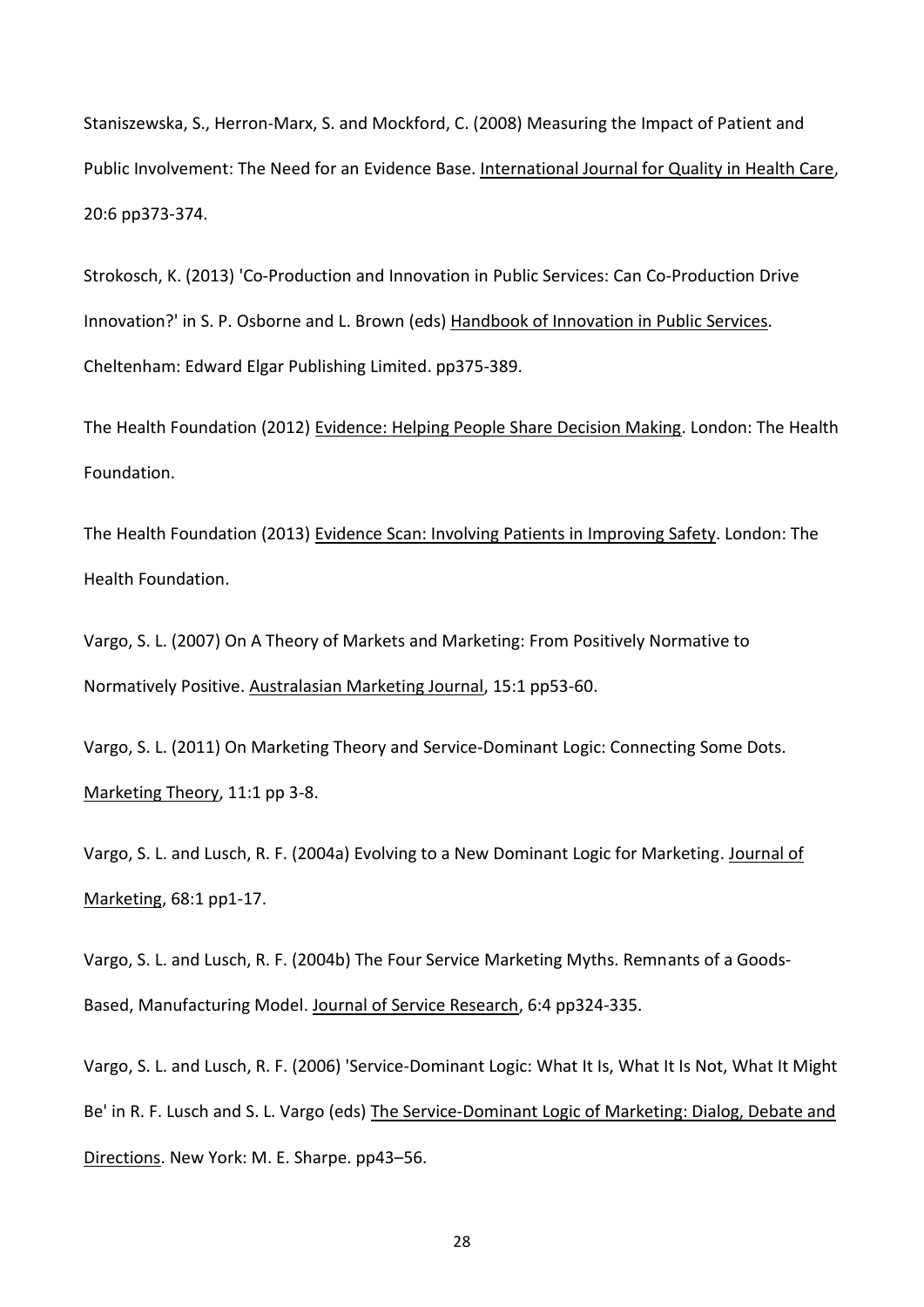Vargo, S. L. and Lusch, R. F. (2008) Service-Dominant Logic: Continuing the Evolution. Journal of the Academy of Marketing Science, 36:1 pp1-10.

Vargo, S.L. and Lusch, R.F. (2011) Its all B2B…and Beyond: Toward a Systems Perspective of the Market. Industrial Marketing Management, 40:pp181-187.

Vargo, S. L. and Lusch, R. F. (2012) 'The Nature and Understanding of Value: A Service-Dominant Logic Perspective' in S .L. Vargo and R. F. Lusch (eds) Special Issue – Toward a Better Understanding of the Role of Value in Markets and Marketing, Bingley: Emerald Group Publishing Limited. pp1-12.

Vargo, S. L., Maglio, P. P. and Akaka, M. A. (2008) On Value and Value Co-Creation: A Service Systems and Service Logic Perspective. European Management Journal, 26:3 pp145-152.

Ward, J. K. and Armitage, G. (2012) Can Patients Report Patient Safety Incidents in a Hospital Setting? A Systematic Review, BMJ Quality and Safety, 21:8 pp685-699.

Ward, J. K., McEachan, R. R. C., Lawton, R., Armitage, G., Watt, I., Wright, J. and Yorkshire Quality Safety Res, G. (2011) Patient Involvement in Patient Safety: Protocol for Developing an Intervention Using Patient Reports of Organisational Safety and Patient Incident Reporting. BMC Health Services Research, 11. Available online at: http://www.biomedcentral.com/1472-6963/11/130.

WHO/Europe (2013) Exploring Patient Participation in Reducing Health-Care-Related Safety Risks, Copenhagen: WHO Regional Office for Europe.

Wright, G. H., Chew, C. and Hines, A. (2012) The Relevance and Efficacy of Marketing in Public and Non-Profit Service Management. Public Management Review, 14:4 pp433-450.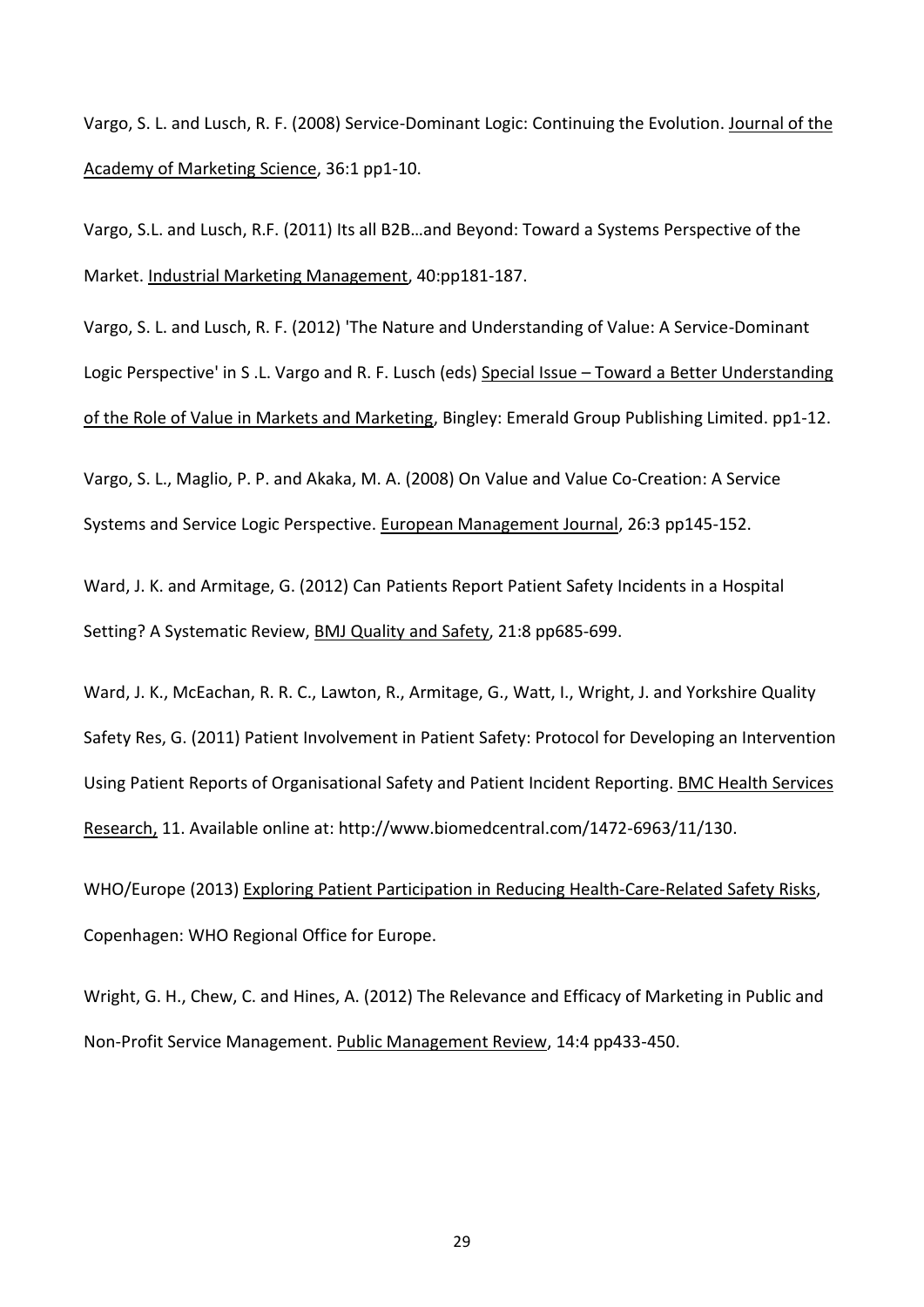## **Table 1: Ten foundational premises of service-dominant logic (Vargo and Lusch, 2008)**

| <b>Number</b>                                                                          | <b>Foundational premise</b>                                                   |
|----------------------------------------------------------------------------------------|-------------------------------------------------------------------------------|
|                                                                                        |                                                                               |
| FP1.                                                                                   | Service is the fundamental basis of exchange                                  |
| FP <sub>2</sub> .                                                                      | Indirect exchange masks the fundamental basis of exchange                     |
| FP3.                                                                                   | Goods are a distribution mechanism for service provision                      |
| FP4.                                                                                   | Operant resources are the fundamental source of competitive advantage         |
| FP <sub>5</sub> .                                                                      | All economies are service economies                                           |
| FP6.                                                                                   | *The customer is always a co-creator of value                                 |
| FP7.                                                                                   | The enterprise cannot deliver value, but only offer value propositions        |
| FP8.                                                                                   | A service-centred view is inherently customer oriented and relational         |
| FP9.                                                                                   | All social and economic actors are resource integrators                       |
| FP10.                                                                                  | Value is always uniquely and phenomenologically determined by the beneficiary |
| *FP6 was originally was 'The customer is always a co-producer' (Vargo and Lusch 2004a) |                                                                               |
|                                                                                        |                                                                               |
|                                                                                        |                                                                               |